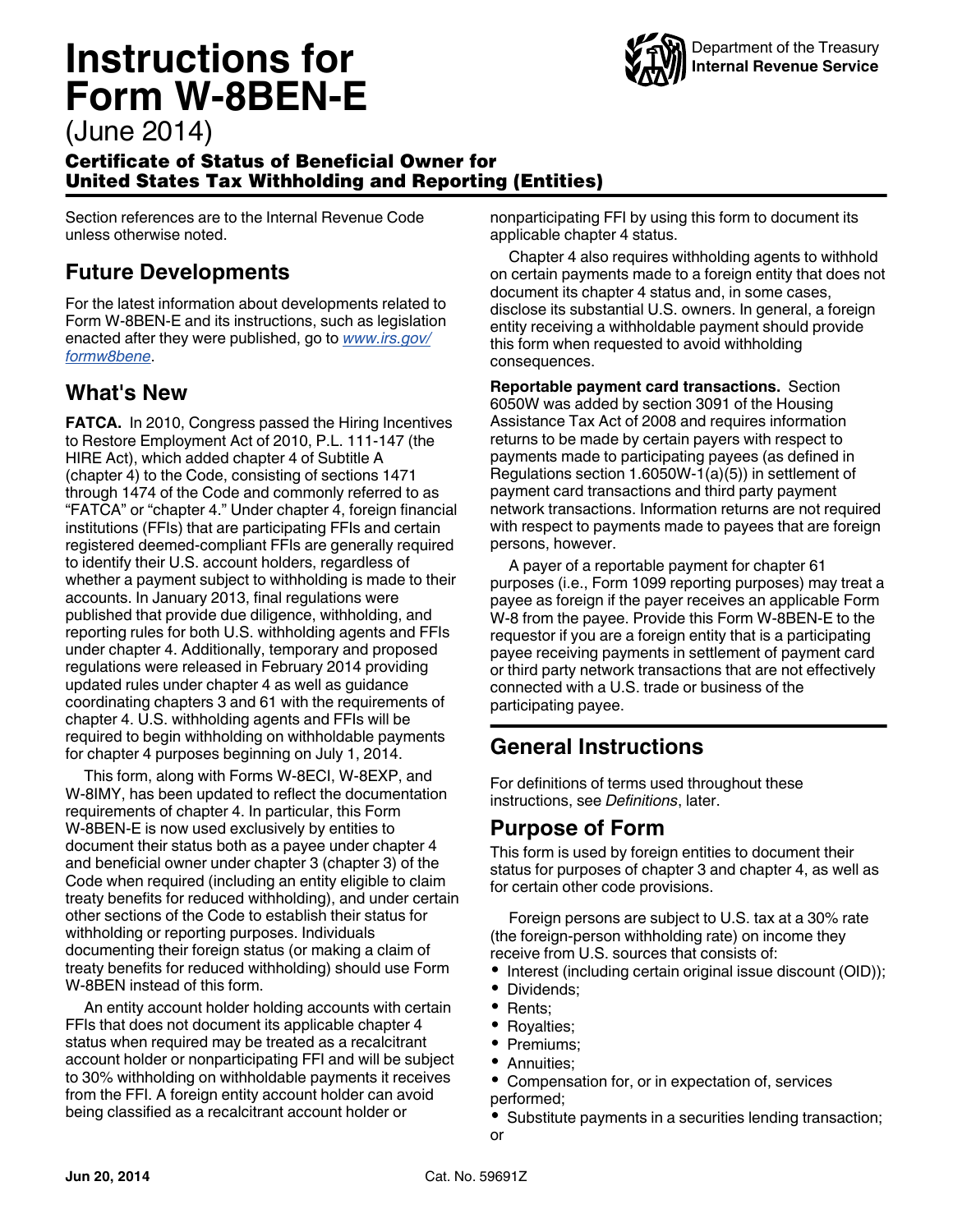• Other fixed or determinable annual or periodical gains, profits, or income.

This tax is imposed on the gross amount paid and is generally collected by withholding under section 1441 or 1442 on that amount. A payment is considered to have been made whether it is made directly to the beneficial owner or to another person, such as an intermediary, agent, or partnership, for the benefit of the beneficial owner.

In addition, section 1446 requires a partnership conducting a trade or business in the United States to withhold tax on a foreign partner's distributive share of the partnership's effectively connected taxable income. Generally, a foreign person that is a partner in a partnership that submits a Form W-8 for purposes of section 1441 or 1442 will satisfy the documentation requirements under section 1446 as well. However, in some cases the documentation requirements of sections 1441 and 1442 do not match the documentation requirements of section 1446. See Regulations sections 1.1446-1 through 1.1446-6. Further, the owner of a disregarded entity, rather than the disregarded entity itself, submits the appropriate Form W-8 for purposes of section 1446.

A withholding agent or payer of the income may rely on a properly completed Form W-8BEN-E to treat a payment associated with the Form W-8BEN-E as a payment to a foreign person who beneficially owns the amounts paid. If applicable, the withholding agent may rely on the Form W-8BEN-E to apply a reduced rate of, or exemption from, withholding. If you receive certain types of income, you must provide Form W-8BEN-E to:

Claim that you are the beneficial owner of the income for which Form W-8BEN-E is being provided or a partner in a partnership subject to section 1446; and

• If applicable, claim a reduced rate of, or exemption from, withholding as a resident of a foreign country with which the United States has an income tax treaty that is eligible for treaty benefits.

You may also use Form W-8BEN-E to identify income from a notional principal contract that is not effectively connected with the conduct of a trade or business in the United States to establish the exception to reporting such income on Form 1042-S. See Regulations section 1.1461-1(c)(2)(ii)(F).

You may also be required to submit Form W-8BEN-E to claim an exception from domestic information reporting on Form 1099 and backup withholding (at the backup withholding rate under section 3406) for certain types of income. Such income includes:

• Broker proceeds.

Short-term (183 days or less) original issue discount (short-term OID).

- Bank deposit interest.
- Foreign source interest, dividends, rents, or royalties.

Provide Form W-8BEN-E to the withholding agent or payer before income is paid or credited to you. Failure to provide a Form W-8BEN-E when requested may lead to withholding at a 30% rate (foreign-person withholding rate) or the backup withholding rate.

In addition to the requirements of chapter 3, chapter 4 requires withholding agents to identify the chapter 4 status of entities that are payees receiving withholdable payments (see the instructions for Part I, line 5, of this form, later). A withholding agent may request this Form W-8BEN-E to establish your chapter 4 status and avoid withholding at a 30% rate (the chapter 4 rate) on such payments.

Chapter 4 also requires participating FFIs and certain registered deemed-compliant FFIs to document their entity account holders in order to determine their chapter 4 status regardless of whether withholding applies to any payments made to the entities. If you are an entity maintaining an account with an FFI, provide this Form W-8BEN-E when requested by the FFI in order to document your chapter 4 status.

**Additional information.** For additional information and instructions for the withholding agent, see the Instructions for the Requester of Forms W-8BEN, W-8BEN-E, W-8ECI, W-8EXP, and W-8IMY.

#### **Who Must Provide Form W-8BEN-E**

You must give Form W-8BEN-E to the withholding agent or payer if you are a foreign entity receiving a withholdable payment from a withholding agent, receiving a payment subject to chapter 3 withholding, or if you are such an entity maintaining an account with an FFI requesting this form.

Do not use Form W-8BEN-E if you are described below.

You are U.S. person (including U.S. citizens, resident aliens, and entities treated as U.S. persons, such as a corporation organized under the law of a state). Instead, use Form W-9, Request for Taxpayer Identification Number and Certification.

You are a foreign insurance company that has made an election under section 953(d) to be treated as a U.S. person. Instead, provide a withholding agent with Form W-9 to certify to your U.S. status even if you are considered an FFI for purposes of chapter 4.

You are a nonresident alien individual. Instead, use Form W-8BEN, Certificate of Foreign Status of Beneficial Owner for United States Tax Withholding and Reporting (Individuals).

You are a disregarded entity with a single owner that is a U.S. person and you are not a hybrid entity claiming treaty benefits. Instead, the single owner should provide Form W-9.

You are a disregarded entity with a single owner that is not a U.S. person or a branch of an FFI claiming its status for chapter 4 purposes and you are not a hybrid entity claiming treaty benefits. Instead, the single owner should provide Form W-8BEN or Form W-8BEN-E (as appropriate). Note, however, that the single entity owner may be required to identify the branch (including a disregarded entity) in Part II of the owner's Form W-8BEN-E and, in some cases, provide the legal name of the disregarded entity in Part I, line 3 (see the specific instructions for line 3, later).

You are acting as an intermediary (that is, acting not for your own account, but for the account of others as an agent, nominee, or custodian), a qualified intermediary, or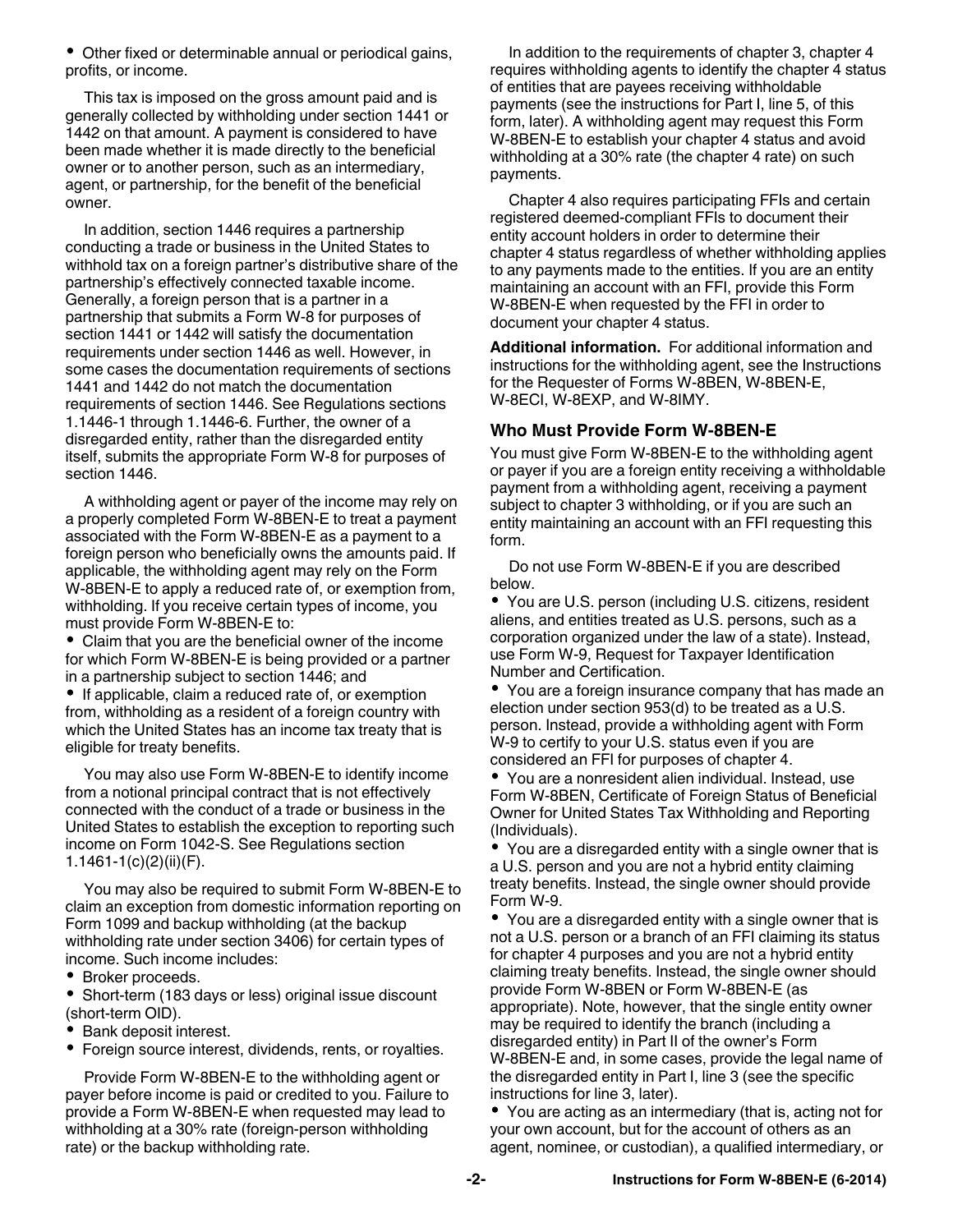a qualified securities lender (QSL) with regard to a payment of U.S. source substitute dividends. Instead, provide Form W-8IMY, Certificate of Foreign Intermediary, Foreign Flow-Through Entity, or Certain U.S. Branches for United States Tax Withholding and Reporting.

You are receiving income that is effectively connected with the conduct of a trade or business in the United States, unless it is allocable to you through a partnership. Instead, provide Form W-8ECI, Certificate of Foreign Person's Claim That Income Is Effectively Connected With the Conduct of a Trade or Business in the United States. If any of the income for which you have provided a Form W-8BEN-E becomes effectively connected, this is a change in circumstances and Form W-8BEN-E is no longer valid. You must file Form W-8ECI. See *Change in circumstances*, later.

You are filing for a foreign government, international organization, foreign central bank of issue, foreign tax-exempt organization, foreign private foundation, or government of a U.S. possession claiming the applicability of section 115(2), 501(c), 892, 895, or 1443(b). Instead, provide Form W-8EXP, Certificate of Foreign Government or Other Foreign Organization for United States Tax Withholding and Reporting, to certify as to your exemption and identify your applicable chapter 4 status. However, provide Form W-8BEN-E if you are claiming treaty benefits, providing the form only to claim you are a foreign person exempt from backup withholding, or providing this form solely to document your chapter 4 status. For example, a foreign tax-exempt entity receiving royalty income that is not exempt because it is taxable as unrelated business income but is eligible for a reduced rate of withholding under a royalty article of a tax treaty should provide Form W-8BEN-E. You should use Form W-8ECI if you are receiving effectively connected income (for example, income from commercial activities that is not exempt under an applicable section of the Code).

You are a foreign flow-through entity receiving a withholdable payment or a payment subject to chapter 3 withholding, other than a hybrid entity claiming treaty benefits on its own behalf. Instead, provide Form W-8IMY. However, if you are a foreign partner, beneficiary, or owner of a flow-through entity and you are not yourself a flow-through entity, you may be required to furnish a Form W-8BEN-E with respect to your interest in the flow-through entity. If you are not receiving withholdable payments or payments subject to withholding under chapter 3, however, a foreign flow-through entity may still provide this Form W-8BEN-E to an FFI requesting this form solely for purposes of documenting your account as part of its due diligence obligations under chapter 4 or an applicable IGA.

You are a reverse hybrid entity transmitting beneficial owner documentation provided by your interest holders to claim treaty benefits on their behalf. Instead, provide Form W-8IMY.

You are a withholding foreign partnership or a withholding foreign trust within the meaning of sections 1441 and 1442 and the accompanying regulations. A withholding foreign partnership or a withholding foreign trust is a foreign partnership or trust that has entered into a withholding agreement with the IRS under which it agrees to assume primary withholding responsibility for

each partner's, beneficiary's, or owner's distributive share of income subject to withholding under chapters 3 and 4 that is paid to the partnership or trust. Instead, provide Form W-8IMY.

You are a foreign partnership or foreign grantor trust providing documentation for purposes of section 1446. Instead, provide Form W-8IMY and accompanying documentation. See Regulations sections 1.1446-1 through 1.1446-6.

You are a foreign branch of a U.S. financial institution that is an FFI (other than a qualified intermediary branch) under an applicable Model 1 IGA. For purposes of identifying yourself to withholding agents, you may submit Form W-9 to certify to your U.S. status.

**Giving Form W-8BEN-E to the withholding agent.** Do not send Form W-8BEN-E to the IRS. Instead, give it to the person who is requesting it from you. Generally, this will be the person from whom you receive the payment, who credits your account, or a partnership that allocates income to you. An FFI may also request this form from you to document the status of your account.

**When to provide Form W-8BEN-E to the withholding agent.** Give Form W-8BEN-E to the person requesting it before the payment is made to you, credited to your account or allocated. If you do not provide this form, the withholding agent may have to withhold at the 30% rate (as applicable under chapters 3 or 4), backup withholding rate, or the rate applicable under section 1446. If you receive more than one type of income from a single withholding agent for which you claim different benefits, the withholding agent may, at its option, require you to submit a Form W-8BEN-E for each different type of income. Generally, a separate Form W-8BEN-E must be given to each withholding agent.

*Note.* If you own the income with one or more other persons, the income will be treated by the withholding agent as owned by a foreign person that is a beneficial owner of a payment only if Form W-8BEN or W-8BEN-E (or other applicable document) is provided by each of the owners. An account will be treated as a U.S. account for chapter 4 purposes by an FFI requesting this form if any of the account holders is a specified U.S. person or a U.S.-owned foreign entity (unless the account is otherwise excepted from U.S. account status for chapter 4 purposes).

**Change in circumstances.** If a change in circumstances makes any information on the Form W-8BEN-E you have submitted incorrect for purposes of either chapter 3 or chapter 4, you must notify the withholding agent or financial institution maintaining your account within 30 days of the change in circumstances and you must file a new Form W-8BEN-E (or other appropriate form as applicable). See Regulations sections 1.1441-1(e)(4)(ii)(D) for the definition of a change in circumstances for purposes of chapter 3. See Regulations section  $1.1471-3(c)(6)(ii)(E)$  for the definition of a change in circumstances for purposes of chapter 4.

**Expiration of Form W-8BEN-E.** Generally, a Form W-8BEN-E will remain valid for purposes of both chapters 3 and 4 for a period starting on the date the form is signed and ending on the last day of the third succeeding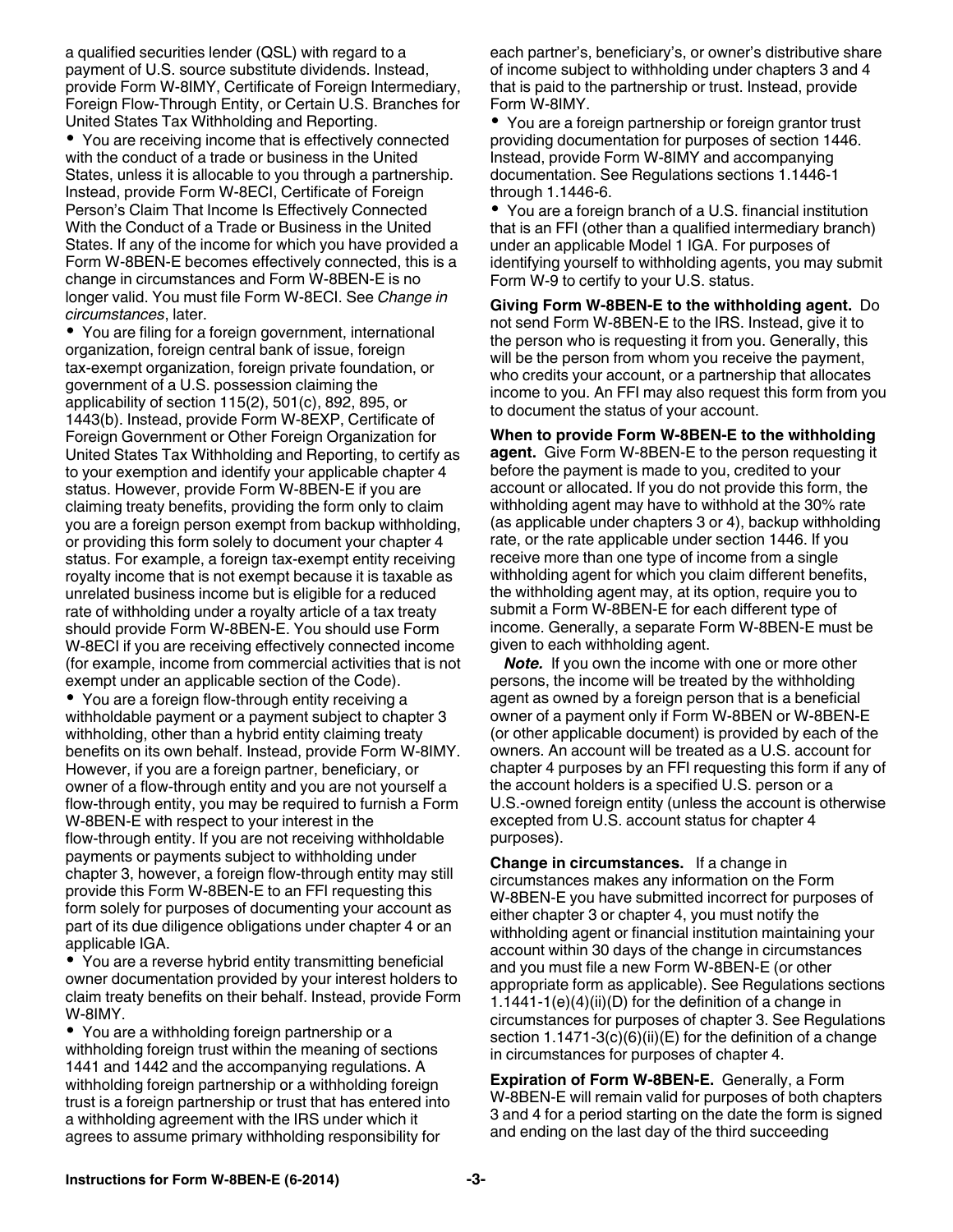calendar year, unless a change in circumstances makes any information on the form incorrect. For example, a Form W-8BEN signed on September 30, 2014 remains valid through December 31, 2017.

However, under certain conditions a Form W-8BEN-E will remain in effect indefinitely until a change of circumstances occurs. To determine the period of validity for Form W-8BEN-E for purposes of chapter 4, see Regulations section 1.1471-3(c)(6)(ii). To determine the period of validity for Form W-8BEN-E for purposes of chapter 3, see Regulations section 1.1441-1(e)(4)(ii).

#### **Definitions**

**Account holder.** An account holder is generally the person listed or identified as the holder or owner of a financial account. For example, if a partnership is listed as the holder or owner of a financial account, then the partnership is the account holder, rather than the partners of the partnership. However, an account that is held by a disregarded entity (other than a disregarded entity treated as an FFI for chapter 4 purposes) is treated as held by the person owning the entity.

**Amounts subject to withholding under chapter 3.**  Generally, an amount subject to chapter 3 withholding is an amount from sources within the United States that is fixed or determinable annual or periodical (FDAP) income. FDAP income is all income included in gross income, including interest (as well as OID), dividends, rents, royalties, and compensation. FDAP income does not include most gains from the sale of property (including market discount and option premiums), as well as other specific items of income described in Regulations section 1.1441-2 (such as interest on bank deposits and short-term OID).

For purposes of section 1446, the amount subject to withholding is the foreign partner's share of the partnership's effectively connected taxable income.

**Beneficial owner.** For payments other than those for which a reduced rate of, or exemption from, withholding is claimed under an income tax treaty, the beneficial owner of income is generally the person who is required under U.S. tax principles to include the payment in gross income on a tax return. A person is not a beneficial owner of income, however, to the extent that person is receiving the income as a nominee, agent, or custodian, or to the extent the person is a conduit whose participation in a transaction is disregarded. In the case of amounts paid that do not constitute income, beneficial ownership is determined as if the payment were income.

Foreign partnerships, foreign simple trusts, and foreign grantor trusts are not the beneficial owners of income paid to the partnership or trust. The beneficial owners of income paid to a foreign partnership are generally the partners in the partnership, provided that the partner is not itself a partnership, foreign simple or grantor trust, nominee or other agent. The beneficial owners of income paid to a foreign simple trust (that is, a foreign trust that is described in section 651(a)) are generally the beneficiaries of the trust, if the beneficiary is not a foreign partnership, foreign simple or grantor trust, nominee or other agent. The beneficial owners of income paid to a

foreign grantor trust (that is, a foreign trust to the extent that all or a portion of the income of the trust is treated as owned by the grantor or another person under sections 671 through 679) are the persons treated as the owners of the trust. The beneficial owners of income paid to a foreign complex trust (that is, a foreign trust that is not a foreign simple trust or foreign grantor trust) is the trust itself.

For purposes of section 1446, the same beneficial owner rules apply, except that under section 1446 a foreign simple trust rather than the beneficiary provides the form to the partnership.

The beneficial owner of income paid to a foreign estate is the estate itself.

*Note.* A payment to a U.S. partnership, U.S. trust, or U.S. estate is treated as a payment to a U.S. payee that is not subject to 30% withholding for purposes of chapter 3 and chapter 4. A U.S. partnership, trust, or estate should provide the withholding agent with a Form W-9. For purposes of section 1446, a U.S. grantor trust or disregarded entity shall not provide the withholding agent a Form W-9 in its own right. Rather, the grantor or other owner shall provide the withholding agent the appropriate form.

**Chapter 3.** Chapter 3 means Chapter 3 of the Internal Revenue Code (Withholding of Tax on Nonresident Aliens and Foreign Corporations). Chapter 3 contains sections 1441 through 1464.

**Chapter 4.** Chapter 4 means Chapter 4 of the Internal Revenue Code (Taxes to Enforce Reporting on Certain Foreign Accounts). Chapter 4 contains sections 1471 through 1474.

**Chapter 4 status.** The term chapter 4 status means a person's status as a U.S. person, specified U.S. person, foreign individual, participating FFI, deemed-compliant FFI, restricted distributor, exempt beneficial owner, nonparticipating FFI, territory financial institution, excepted NFFE, or passive NFFE. See Regulations section 1.1471-1(b) for the definitions of these terms.

**Deemed-compliant FFI.** Under section 1471(b)(2), certain FFIs are deemed to comply with the regulations under chapter 4 without the need to enter into an FFI agreement with the IRS. However, certain deemed-compliant FFIs are required to register with the IRS and obtain a GIIN. These FFIs are referred to as *registered deemed-compliant FFIs*. See Regulations section 1.1471-5(f)(1).

**Disregarded entity.** A business entity that has a single owner and is not a corporation under Regulations section 301.7701-2(b) is disregarded as an entity separate from its owner. A disregarded entity does not submit this Form W-8BEN-E to a withholding agent or FFI. Instead, the owner of such entity provides the appropriate documentation (for example, a Form W-8BEN-E if the owner is a foreign entity). See Regulations section 1.1446-1 and section 1.1471-3(a)(3)(v), respectively. However, if a disregarded entity receiving a withholdable payment is an FFI outside the single owner's country of organization, the owner will be required to complete Part II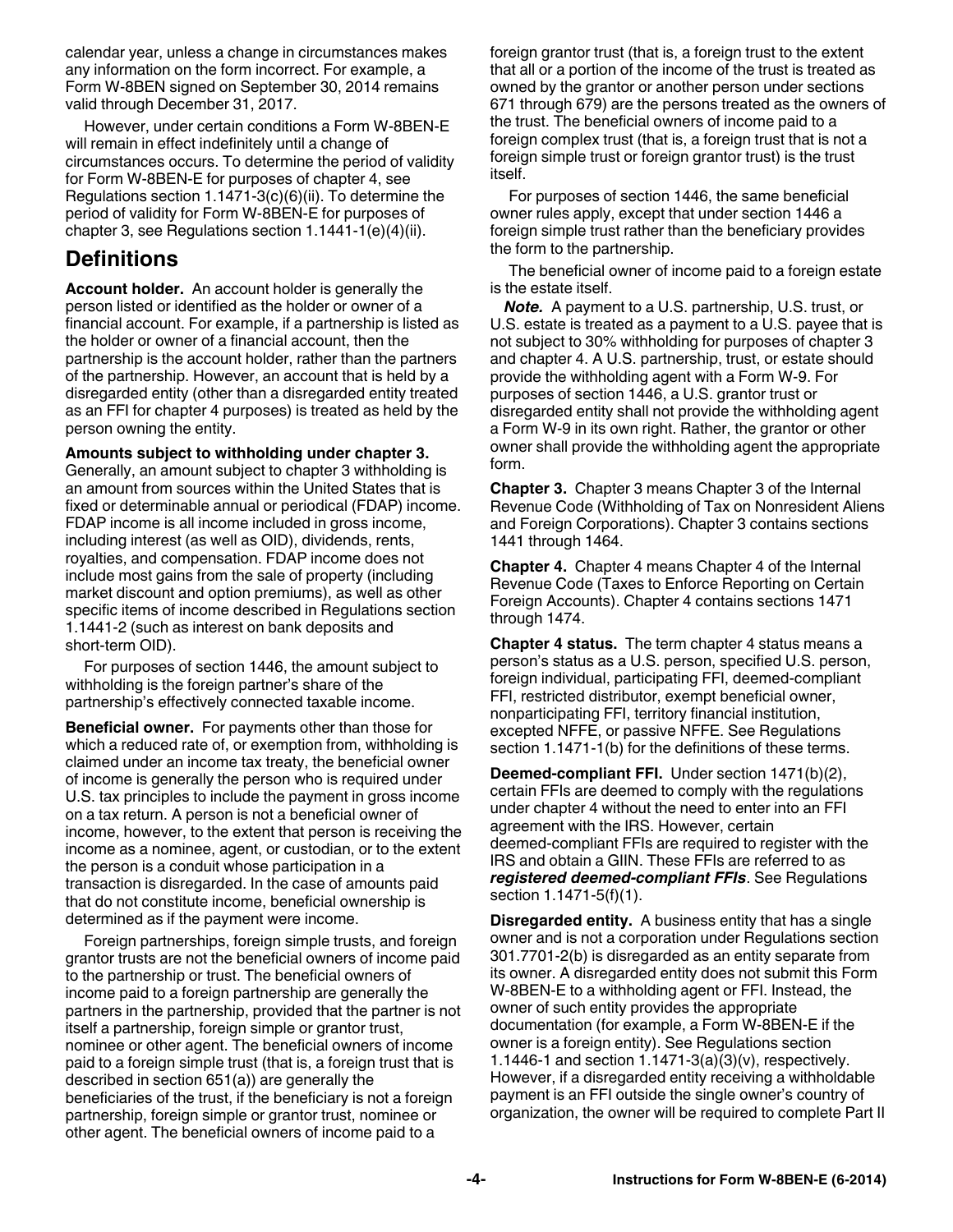of Form W-8BEN-E to document the chapter 4 status of the disregarded entity receiving the payment.

Certain entities that are disregarded for U.S. tax purposes may be recognized for purposes of claiming treaty benefits under an applicable tax treaty (see the definition of hybrid entity, later) or as an FFI under an applicable IGA. A hybrid entity claiming treaty benefits on its own behalf is required to complete this Form W-8BEN-E. See *Hybrid Entities* under *Special Instructions*, later.

**Financial account.** A financial account includes:

- A depository account maintained by an FFI;
- A custodial account maintained by an FFI;
- $\bullet$ Equity or debt interests (other than interests regularly traded on an established securities market) in investment entities and certain holding companies, treasury centers, or financial institutions as defined in Regulations section 1.1471-5(e);
- Certain cash value insurance contracts; and
- Annuity contracts.

For purposes of chapter 4, exceptions are provided for accounts such as certain tax-favored savings accounts, term life insurance contracts, accounts held by estates, escrow accounts, and certain annuity contracts. These exceptions are subject to certain conditions. See Regulations section 1.1471-5(b)(2). Accounts may also be excluded from the definition of financial account under an applicable IGA.

**Financial institution.** A financial institution generally means an entity that is a depository institution, custodial institution, investment entity, or an insurance company (or holding company of an insurance company) that issues cash value insurance or annuity contracts. See Regulations section 1.1471-5(e).

**Foreign financial institution (FFI).** A foreign financial institution (FFI) generally means a foreign entity that is a financial institution.

**Fiscally transparent entity.** An entity is treated as fiscally transparent with respect to an item of income for which treaty benefits are claimed to the extent that the interest holders in the entity must, on a current basis, take into account separately their shares of an item of income paid to the entity, whether or not distributed, and must determine the character of the items of income as if they were realized directly from the sources from which realized by the entity. For example, partnerships, common trust funds, and simple trusts or grantor trusts are generally considered to be fiscally transparent with respect to items of income received by them.

**Flow-through entity.** A flow-through entity is a foreign partnership (other than a withholding foreign partnership), a foreign simple or foreign grantor trust (other than a withholding foreign trust), or, for payments for which a reduced rate of, or exemption from, withholding is claimed under an income tax treaty, any entity to the extent the entity is considered to be fiscally transparent (see above) with respect to the payment by an interest holder's jurisdiction.

For purposes of section 1446, a foreign partnership or foreign grantor trust must submit Form W-8IMY to

establish the partnership or grantor trust as a look-through entity. The Form W-8IMY may be accompanied by this form or another version of Form W-8 or Form W-9 to establish the foreign or domestic status of a partner or grantor or other owner. See Regulations section 1.1446-1.

**Foreign person.** A foreign person includes a foreign corporation, a foreign partnership, a foreign trust, a foreign estate, and any other person that is not a U.S. person. It also includes a foreign branch or office of a U.S. financial institution or U.S. clearing organization if the foreign branch is a qualified intermediary (QI). Generally, a payment to a U.S. branch of a foreign person is a payment to a foreign person.

**GIIN.** The term GIIN means a global intermediary identification number. A GIIN is the identification number assigned to an entity that has registered with the IRS for chapter 4 purposes.

**Hybrid entity.** A hybrid entity is any person (other than an individual) that is treated as fiscally transparent (rather than as a beneficial owner) for purposes of declaring status under the Code but is not treated as fiscally transparent by a country with which the United States has an income tax treaty. Hybrid entity status is relevant for claiming treaty benefits. A hybrid entity, is, however, required to provide its chapter 4 status if it is receiving a withholdable payment.

**Intergovernmental agreement (IGA).** An intergovernmental agreement (IGA) means a Model 1 IGA or a Model 2 IGA. For a list of jurisdictions treated as having in effect a Model 1 or Model 2 IGA, see *[http://](http://www.treasury.gov/resource-center/tax-policy/treaties/Pages/FATCA-Archive.aspx) [www.treasury.gov/resource-center/tax-policy/treaties/](http://www.treasury.gov/resource-center/tax-policy/treaties/Pages/FATCA-Archive.aspx) [Pages/FATCA-Archive.aspx](http://www.treasury.gov/resource-center/tax-policy/treaties/Pages/FATCA-Archive.aspx)*.

A *Model 1 IGA* means an agreement between the U.S. or the Treasury Department and a foreign government or one or more agencies to implement FATCA through reporting by FFIs to such foreign government or agency thereof, followed by automatic exchange of the reported information with the IRS. An FFI in a Model 1 IGA jurisdiction that performs account reporting to the jurisdiction's government is referred to as a *reporting Model 1 FFI*.

A *Model 2 IGA* means an agreement or arrangement between the U.S. or the Treasury Department and a foreign government or one or more agencies to implement FATCA through reporting by FFIs directly to the IRS in accordance with the requirements of an FFI agreement, supplemented by the exchange of information between such foreign government or agency thereof and the IRS. An FFI in a Model 2 IGA jurisdiction that has entered into an FFI agreement is a participating FFI, but may be referred to as a *reporting Model 2 FFI*. The term reporting IGA FFI refers to both reporting Model 1 FFIs and reporting Model 2 FFIs collectively.

**Limited branch.** A limited branch means a branch of a participating FFI that is described in Regulations section 1.1471-4(e)(2).

**Nonparticipating FFI.** A nonparticipating FFI means an FFI that is not a participating FFI, deemed-compliant FFI, or exempt beneficial owner.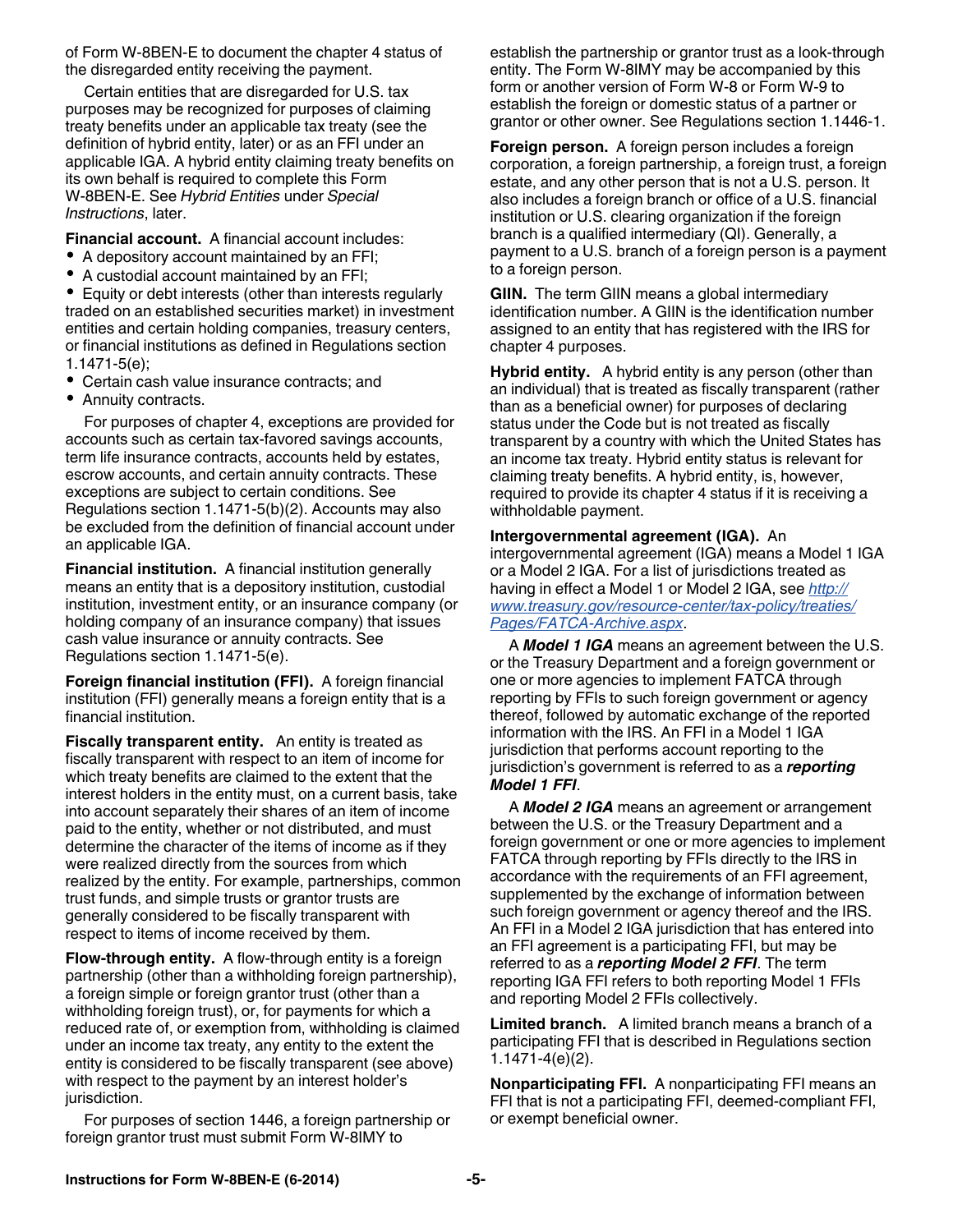**Participating FFI.** A participating FFI is an FFI (including a reporting Model 2 FFI covered by an FFI agreement) that has agreed to comply with the terms of an FFI agreement. The term participating FFI also includes a QI branch of a U.S. financial institution, unless such branch is a reporting Model 1 FFI.

**Participating payee.** A participating payee means any person that accepts a payment card as payment or accepts payment from a third party settlement organization in settlement of a third party network transaction.

**Payee.** A payee is generally a person to whom a payment is made, regardless of whether such person is the beneficial owner. For a payment made to a financial account, the payee is generally the holder of the financial account. However, under certain circumstances a person who receives a payment will not be considered the payee. For purposes of chapter 3, see Regulations section 1.1441-1(b)(2). For purposes of chapter 4, see Regulations section 1.1471-3(a)(3).

**Payment settlement entity (PSE).** A payment settlement entity is a merchant acquiring entity or third party settlement organization. Under section 6050W, a PSE is generally required to report payments made in settlement of payment card transactions or third party network transactions. However, a PSE is not required to report payments made to a beneficial owner that is documented as foreign with an applicable W-8.

**Qualified intermediary (QI).** A qualified intermediary (QI) (as described in Regulations section 1.1441-1(e)(5) (ii)) is a person that is a party to an agreement with the IRS that is described in Regulations section 1.1441-1(e) (5)(iii).

**Recalcitrant account holder.** A recalcitrant account holder for purposes of chapter 4 includes an entity (other than an entity required to be treated as a nonparticipating FFI by the withholding agent) that fails to comply with a request by an FFI maintaining the account for documentation and information for determining whether the account is a U.S. account (as defined in Regulations section 1.1471-5(a)). See Regulations section 1.1471-5(g).

**Reverse hybrid entity.** A reverse hybrid entity is any person (other than an individual) that is not fiscally transparent under U.S. tax law principles but that is fiscally transparent under the laws of a jurisdiction with which the United States has an income tax treaty. See Form W-8IMY and accompanying instructions for information on a reverse hybrid entity making a claim of treaty benefits on behalf of its owners.

**Specified U.S. person.** A specified U.S. person is any U.S. person other than a person identified in Regulations section 1.1473-1(c).

**Substantial U.S. owner.** A substantial U.S. owner (as defined in Regulations section 1.1473-1(b)) means any specified U.S. person that:

Owns, directly or indirectly, more than 10 percent (by vote or value) of the stock of any foreign corporation;

Owns, directly or indirectly, more than 10 percent of the profits or capital interests in a foreign partnership;

 $\bullet$ Is treated as an owner of any portion of a foreign trust under sections 671 through 679; or

• Holds, directly or indirectly, more than a 10 percent beneficial interest in a trust.

An investment entity organized in a territory that is not also a depository institution, custodial institution, or specified insurance company is not treated as a financial institution. Instead, it is a territory NFFE. If such an entity cannot qualify as an excepted territory NFFE, it must disclose its substantial U.S. owners using this definition (applying the 10 percent threshold).

**U.S. person.** A U.S. person is defined in section 7701(a) (30) and includes domestic partnerships, corporations, and trusts.

*Certain foreign insurance companies issuing annuities or cash value insurance contracts that*  **extracts** annuities or cash value insurance contracts that elect to be treated as a U.S. person for federal *tax purposes but are not licensed to do business in the United States are treated as FFIs for purposes of chapter 4. For purposes of providing a withholding agent with documentation for both chapter 3 and chapter 4 purposes, however, such an insurance company is permitted to use Form W-9 to certify its status as a U.S. person. Likewise, a foreign branch of a U.S. financial institution (other than a branch that operates as a qualified intermediary) that is treated as an FFI under an applicable IGA is permitted to use Form W-9 to certify its status as a U.S. person for chapter 3 and chapter 4 purposes.*

**Withholdable payment.** Withholding under chapter 4 may apply to payments of U.S. source FDAP income that are withholdable payments as defined in Regulations section 1.1473-1(a) to which an exception does not apply under chapter 4. The exceptions from withholding provided for under chapter 3 are not applicable when determining whether withholding applies under chapter 4. For exceptions applicable to the definition of a withholdable payment, see Regulations section 1.1473-1(a)(4) (exempting, for example, certain nonfinancial payments).

**Withholding agent.** Any person, U.S. or foreign, that has control, receipt, custody, disposal, or payment of U.S. source FDAP income subject to chapter 3 or 4 withholding is a withholding agent. The withholding agent may be an individual, corporation, partnership, trust, association, or any other entity, including (but not limited to) any foreign intermediary, foreign partnership, and U.S. branches of certain foreign banks and insurance companies.

For purposes of section 1446, the withholding agent is the partnership conducting the trade or business in the United States. For a publicly traded partnership, the withholding agent may be the partnership, a nominee holding an interest on behalf of a foreign person, or both. See Regulations sections 1.1446-1 through 1.1446-6.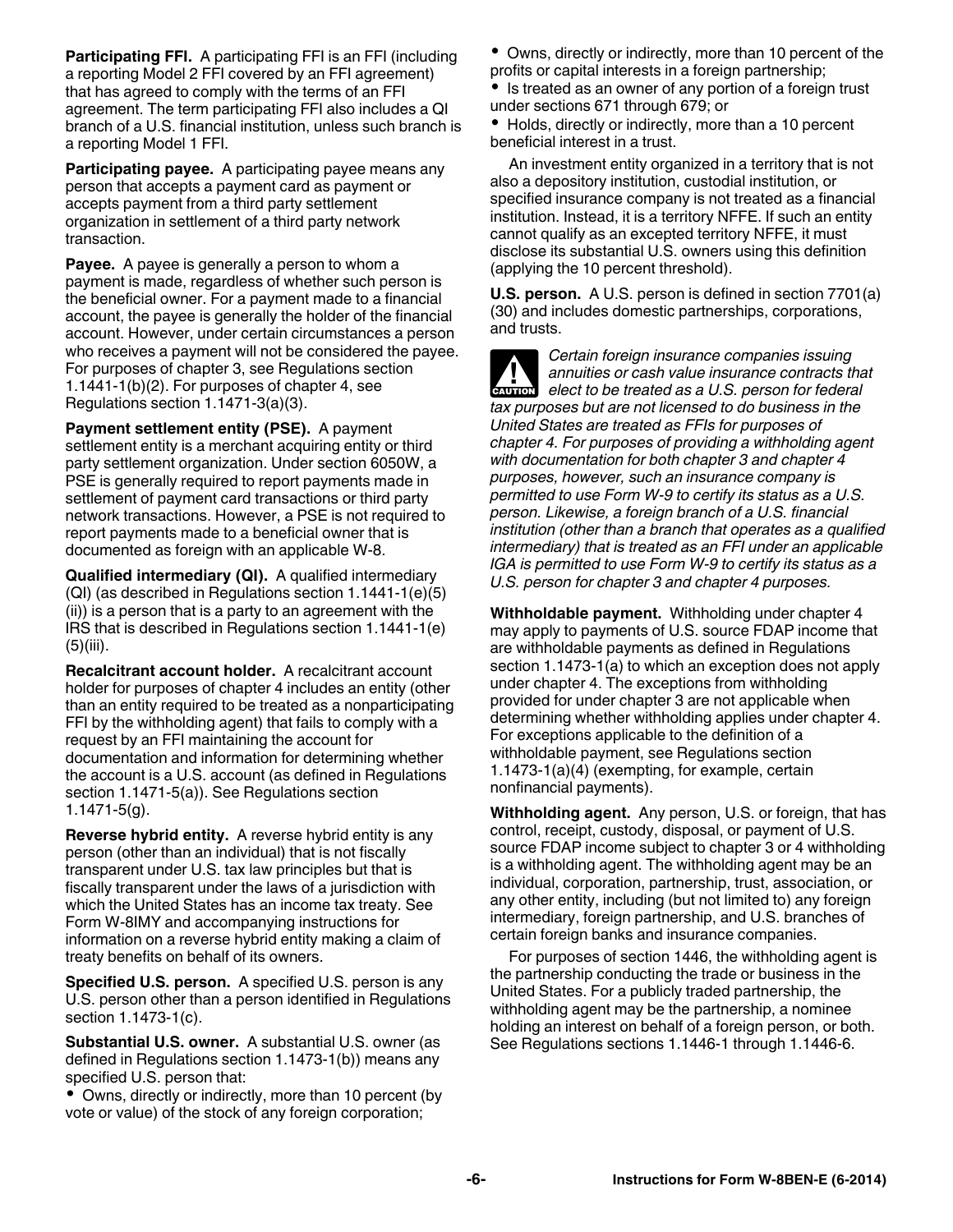#### **Specific Instructions**

*A hybrid entity should give Form W-8BEN-E on its own behalf to a withholding agent only for income for which it is claiming a reduced rate of withholding under an income tax treaty or to document its chapter 4 status for purposes of maintaining an account with an FFI requesting this form (when it is not receiving withholdable payments or payments subject to chapter 3 withholding). Otherwise, an entity treated as a flow-through entity should generally provide Form W-8IMY for chapter 3 or chapter 4 purposes. A reverse hybrid entity should give Form W-8BEN-E on its own behalf to a withholding agent only for income for which no treaty benefit is being claimed or to establish its status for chapter 4 purposes (when required). See the special instructions for hybrid entities and reverse hybrid entities below. However, a flow-through entity may provide this Form W-8BEN-E to document its foreign status as a participating payee receiving a payment for purposes of section 6050W.* **TIP**

# **Part I – Identification of Beneficial Owner**

**Line 1.** Enter your name. If you are a disregarded entity or branch, do not enter the business name of the disregarded entity or branch here. Instead, enter the legal name of the entity that owns the disregarded entity (looking through multiple disregarded entities if applicable) or maintains the branch. If you are a disregarded entity that is a hybrid entity filing a treaty claim, however, see *Hybrid entities* under *Special Instructions*, later.

**Line 2.** If you are a corporation, enter your country of incorporation. If you are another type of entity, enter the country under whose laws you are created, organized, or governed.

**Line 3.** If you are a disregarded entity receiving a payment, enter your name (if required). You should complete line 3 *only* if you are a disregarded entity receiving a withholdable payment or hold an account with an FFI requesting this form and you: 1) have registered with the IRS and been assigned a GIIN associated with the legal name of the disregarded entity; 2) are a reporting Model 1 FFI or reporting Model 2 FFI; and 3) are not a hybrid entity using this form to claim treaty benefits. If you are not required to provide the legal name of the disregarded entity, however, you may want to notify the withholding agent that you are a disregarded entity receiving a payment or maintaining an account by indicating the name of the disregarded entity on line 10. However, do not enter the name of the disregarded entity on this line 3 except in the circumstances described.

**Line 4.** Check the one box that applies. By checking a box, you are representing that you qualify for the classification indicated. You must check the box that represents your classification (for example, corporation, partnership, trust, estate, etc.) under U.S. tax principles (not under the law of the treaty country). If you are a partnership, disregarded entity, simple trust, or grantor

trust receiving a payment for which treaty benefits are being claimed by such entity, you must check the "Partnership", "Disregarded entity", "Simple trust", or "Grantor trust" box. For such a case, you must also check the "yes" box to indicate that you are a hybrid entity making a treaty claim. See *Hybrid entities* under *Special Instructions*, later. If you are a flow-through entity that is not a hybrid entity claiming treaty benefits, you should check the box to indicate you are not making a treaty claim. If you check the "no" box, you may only use this form to document your chapter 4 status as an account holder of an FFI. You may also use Form W-8IMY for this purpose. However, if you are receiving withholdable payments or amounts subject to withholding under chapter 3, you are required to provide Form W-8IMY and a withholding statement (if applicable) with respect to such payments.

*Only entities that are tax-exempt under section 501 should check the "Tax-exempt organization"*  **box.** Such organizations should use Form **box.** Such organizations should use Form *W-8BEN-E only if they are claiming a reduced rate of withholding under an income tax treaty or a code exception other than section 501. Use Form W-8EXP to document your exemption and chapter 4 status if you are claiming an exemption from withholding under section 501.*

**Line 5.** Check the one box that applies to your chapter 4 status. You are not required to provide a chapter 4 status if you are providing this form with respect to a preexisting entity account (as described in Regulations section 1.1471-1(b)(102)) prior to July 1, 2016 (or, if you are an entity that is treated as a prima facie FFI under Regulations section 1.1471-2(a)(4)(ii)(B), prior to January 1, 2015). Additionally, you are only required to provide a chapter 4 status if you are the payee of a withholdable payment or are documenting the status of an account you hold with an FFI requesting this form. By checking a box on this line, you are representing that you qualify for this classification in your country of residence.

*For most of the chapter 4 statuses, you are required to complete an additional part of this form certifying that you meet the conditions of the status indicated on line 5 (as defined under Regulations section 1.1471-5 or 1.1471-6). Make sure you complete the required portion of this form before signing and providing it to the withholding agent. See, however,*  Entities Providing Certifications Under an Applicable IGA *under* Special Instructions*, later.* **TIP**

#### **FFIs Covered by an IGA and Related Entities**

A reporting IGA FFI resident in, or established under the laws of, a jurisdiction covered by a Model 1 IGA should check "Reporting Model 1 FFI." A reporting FFI resident in, or established under the laws of, a jurisdiction covered by a Model 2 IGA should check "Reporting Model 2 FFI." If you are treated as a registered deemed-compliant FFI under an applicable IGA, you should check "Nonreporting IGA FFI" rather than "registered deemed-compliant FFI" and provide your GIIN in Part XII, line 26. See the specific instructions for Part XII. An FFI that is related to a reporting IGA FFI and that is treated as a nonparticipating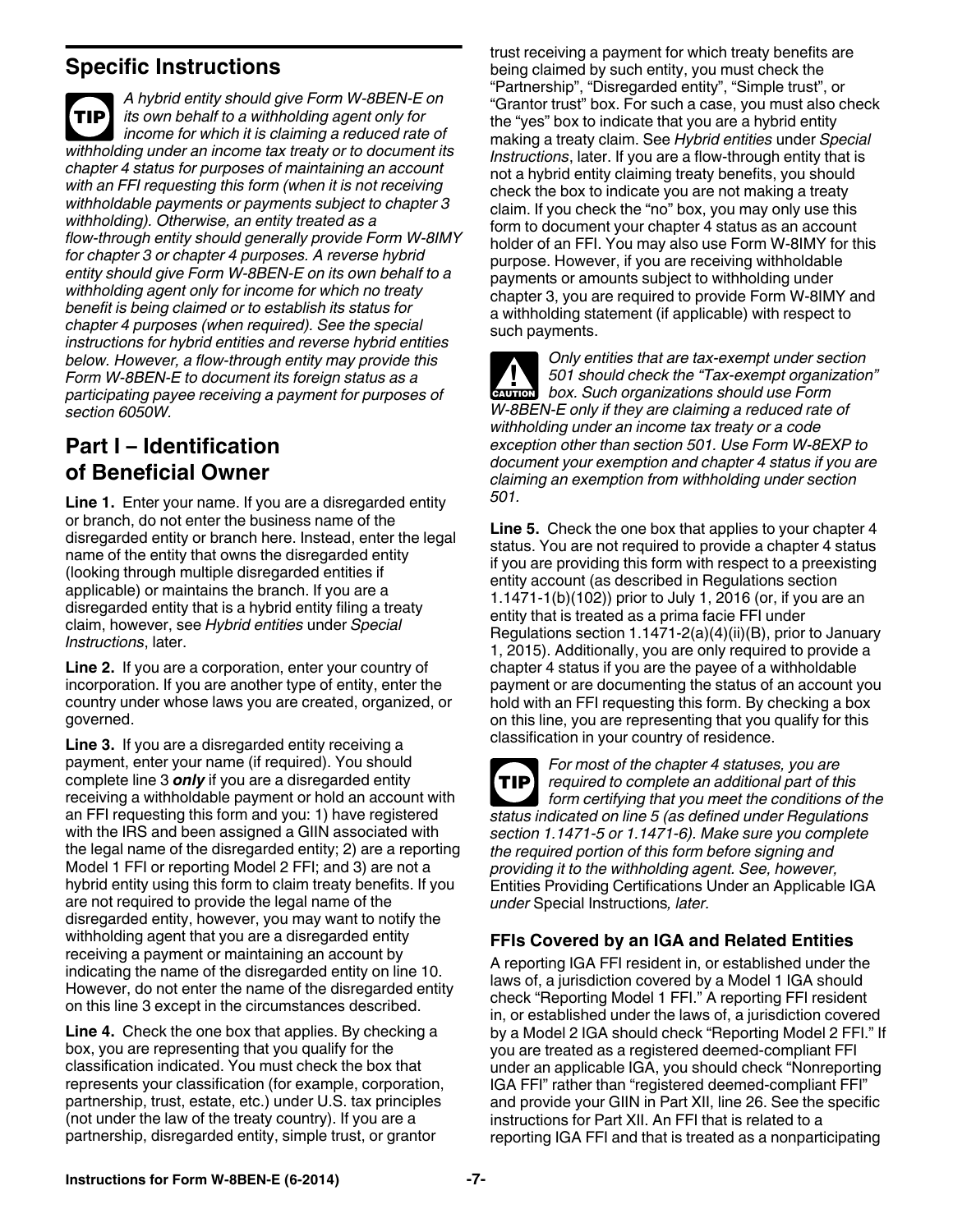FFI in its country of residence should check nonparticipating FFI in line 5. An FFI that is related to a reporting IGA FFI and that is a participating FFI, deemed-compliant FFI, or exempt beneficial owner under the U.S. Treasury regulations or an applicable IGA should check the appropriate box for its chapter 4 status.

See *[http://www.treasury.gov/resource-center/tax](http://www.treasury.gov/resource-center/tax-policy/treaties/Pages/FATCA-Archive.aspx)[policy/treaties/Pages/FATCA-Archive.aspx](http://www.treasury.gov/resource-center/tax-policy/treaties/Pages/FATCA-Archive.aspx)* for a list of jurisdictions treated as having an IGA in effect.

#### **Non-Profit Organizations Covered by an IGA**

A non-profit entity that is established and maintained in a jurisdiction that is treated as having in effect a Model 1 IGA or Model 2 IGA, and that meets the definition of Active NFFE under Annex I of the applicable IGA, should not check a box for its status on line 5. Instead, see *Entities Providing Certifications Under an Applicable IGA*  under *Special instructions,* later.

**Line 6.** Enter the permanent residence address of the entity identified in line 1. Your permanent residence address is the address in the country where the entity claims to be a resident for purposes of that country's income tax. If you are giving Form W-8BEN-E to claim a reduced rate of, or exemption from, withholding under an income tax treaty, you must determine residency in the manner required by the treaty. Do not show the address of a financial institution (unless you are a financial institution providing your own address), a post office box, or an address used solely for mailing purposes unless it is the only address used by the entity and such address appears in the entity's organizational documents (i.e., your registered address). If you do not have a tax residence in any country, the permanent residence address is where you maintain your principal office.

**Line 7.** Enter your mailing address only if it is different from the address you show on line 6.

**Line 8.** Enter your U.S. employer identification number (EIN). An EIN is a U.S. TIN for entities. If you do not have a U.S. EIN, apply for one on Form SS-4, Application for Employer Identification Number if you are required to obtain a U.S. TIN. See Regulations section 1.1441-1(e)(4) (vii) for when you are required to provide a U.S. TIN on a Form W-8 associated with a payment subject to chapter 3 withholding.

A partner in a partnership conducting a trade or business in the United States will likely be allocated effectively connected taxable income. The partner is required to file a U.S. federal income tax return and must have a U.S. taxpayer identification number (TIN).

You must provide a U.S. TIN if you are:

Claiming an exemption from withholding under section 871(f) for certain annuities received under qualified plans, or

Claiming benefits under an income tax treaty and have not provided a foreign TIN on line 9b.

However, a TIN is not required to be shown in order to claim treaty benefits on the following items of income:

Dividends and interest from stocks and debt obligations that are actively traded;

Dividends from any redeemable security issued by an investment company registered under the Investment Company Act of 1940 (mutual fund);

Dividends, interest, or royalties from units of beneficial interest in a unit investment trust that are (or were upon issuance) publicly offered and are registered with the SEC under the Securities Act of 1933; and

• Income related to loans of any of the above securities.



*If you need an EIN, you are encouraged to apply for one online instead of submitting a paper Form SS-4 . For more information, visit. [www.irs.gov/](http://www.irs.gov/Businesses/Small-Businesses-&-Self-Employed/Employer-ID-Numbers-EINs) [Businesses/Small-Businesses-&-Self-Employed/](http://www.irs.gov/Businesses/Small-Businesses-&-Self-Employed/Employer-ID-Numbers-EINs) [Employer-ID-Numbers-EINs.](http://www.irs.gov/Businesses/Small-Businesses-&-Self-Employed/Employer-ID-Numbers-EINs)*

**Line 9a.** If you are a participating FFI, registered deemed-compliant FFI, reporting Model 1 FFI, reporting Model 2 FFI, direct reporting NFFE, trustee of a trustee documented trust, or sponsored direct reporting NFFE, you are required to enter your GIIN (with regard to your country of residence) on line 9a. However, if your branch is receiving the payment and required to be identified in Part II, you are not required to provide a GIIN on this line 9a. Instead, provide the GIIN of your branch (if applicable) on line 13. See the instructions for Part II.

For payments made prior to January 1, 2015, however, a Form W-8BEN-E provided by a reporting Model 1 FFI need not contain a GIIN. For payments made prior to January 1, 2016, a sponsored direct reporting NFFE or sponsored FFI that has not obtained a GIIN must provide the GIIN of its sponsoring entity.

**TIP**

*If you are in the process of registering with the IRS as a participating FFI, registered deemed-compliant FFI, reporting Model 1 FFI, reporting Model 2 FFI, direct reporting NFFE, or* 

*sponsored direct reporting NFFE, but have not received a GIIN, you may complete this line by writing "applied for." However, the person requesting this form from you must receive and verify your GIIN within 90 days.*

**Line 9b.** If your country of residence for tax purposes has issued you a tax identifying number (TIN), enter it here. If you are providing this Form W-8BEN-E to document yourself with respect to a financial account that you hold at a U.S. office of a financial institution, you *must* provide the taxpayer identifying number (TIN) issued to you by the jurisdiction in which you are a tax resident unless:

- You have not been issued a TIN, or
- The jurisdiction does not issue TINs.

**Line 10.** This line may be used by the filer of Form W-8BEN-E or by the withholding agent to whom it is provided to include any referencing information that is useful to the withholding agent to document the beneficial owner. For example, withholding agents who are required to associate the Form W-8BEN-E with a particular Form W-8IMY may want to use line 10 for a referencing number or code that will make the association clear. A beneficial owner may also want to use line 10 to include the number of the account for which he or she is providing the form. A foreign single owner of a disregarded entity may use line 10 to inform the withholding agent that the account to which a payment is made or credited is held in the name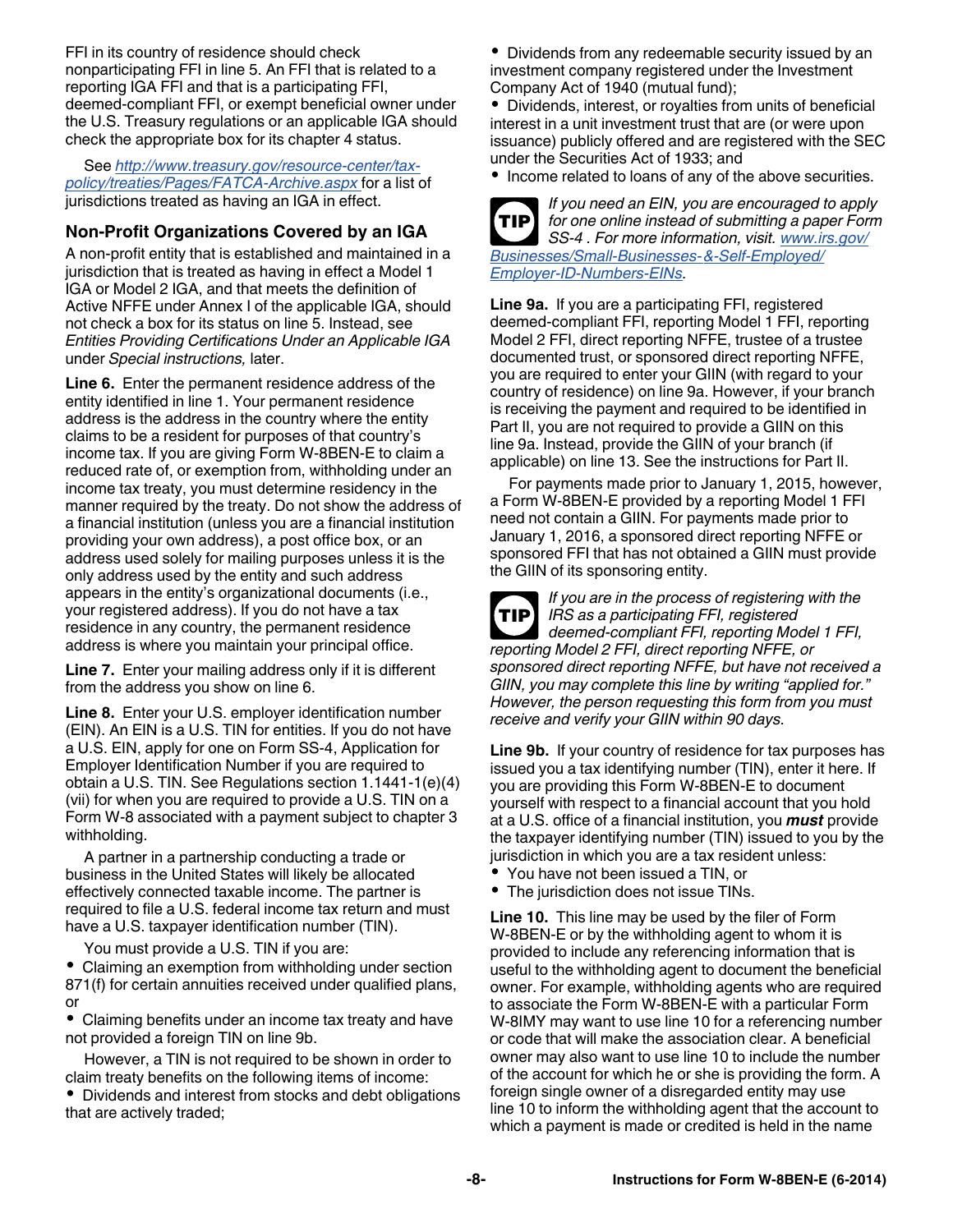of the disregarded entity (unless the name of the disregarded entity is required to be provided on line 3).

You may also use line 10 to identify income from a notional principal contract that is not effectively connected with the conduct of a trade or business in the United States.

# **Part II – Disregarded Entity or Branch Receiving Payment**

*Only complete Part II if you are a branch of an FFI identified in line 1 receiving a withholdable payment as an intermediary (including a branch payment as an intermediary (including a branch that is a disregarded entity) and you operate in a jurisdiction other than the country of residence identified on line 2. For example, assume ABC Co., which is a participating FFI resident in Country A, operates through a branch in Country B (which is a Model 1 IGA jurisdiction) and the branch is treated as a reporting Model 1 FFI under the terms of the Country B Model 1 IGA. ABC Co. should not enter its GIIN on line 9, and the Country B branch should complete this Part II by identifying itself as a reporting Model 1 IGA FFI and providing its GIIN on line 13. Furthermore, if the Country B branch receiving the payment is a disregarded entity you may be required to provide its legal name on line 3. See the instructions for Part I, line 3.*

**Line 11.** Check the one box that applies. If you check reporting Model 1 FFI, reporting Model 2 FFI, participating FFI, or U.S. branch claiming a chapter 4 status other than that of nonparticipating FFI, you must complete line 13 (see below). If you are a limited branch or branch of a reporting IGA FFI that cannot comply with the requirements of an applicable IGA or the regulations under chapter 4, you must check limited branch.

**Line 12.** Enter the address of the branch or disregarded entity.

**Line 13.** If you are a reporting Model 1 FFI, reporting Model 2 FFI, or participating FFI, you must enter the GIIN on line 13 of your branch that receives the payment. If you are a disregarded entity that completed Part I, line 3 of this form and are receiving payments associated with this form, enter your GIIN. Do not enter your GIIN (if any) on line 9. If you are a U.S. branch, enter a GIIN applicable to any other branch of the FFI (including in its residence country). For payments made prior to January 1, 2015, however, a GIIN is not required if you check reporting Model 1 FFI on line 11.

*If you are in the process of registering with the IRS as a participating FFI, reporting Model 1 FFI,*  **TIP** *or reporting Model 2 FFI but have not received a GIIN, you may complete this line by writing "applied for." However, the person requesting this form from you must receive and verify your GIIN within 90 days.*

# **Part III – Claim of Tax Treaty Benefits**

**Line 14a.** An entity that is claiming a reduced rate of, or exemption from, withholding under an income tax treaty must enter the country where the entity identified on line 1 is a resident for income tax treaty purposes and check the box to certify that it is a resident of that country. For treaty purposes, a person is a resident of a treaty country if the person is a resident of that country under the terms of the treaty.

**Line 14b.** An entity that is claiming a reduced rate of, or exemption from, withholding under an income tax treaty must check the box to certify that it:

Derives the item of income for which the treaty benefit is claimed, and

Meets the limitation on benefits provisions contained in the treaty, if any.

An item of income may be derived by either the entity receiving the item of income or by the interest holders in the entity or, in certain circumstances, both. An item of income paid to an entity is considered to be derived by the entity only if the entity is not fiscally transparent under the laws of the entity's jurisdiction with respect to the item of income. An item of income paid to an entity shall be considered to be derived by the interest holder in the entity only if:

The interest holder is not fiscally transparent in its jurisdiction with respect to the item of income, and

The entity is considered to be fiscally transparent under the laws of the interest holder's jurisdiction with respect to the item of income. An item of income paid directly to a type of entity specifically identified in a treaty as a resident of a treaty jurisdiction is treated as derived by a resident of that treaty jurisdiction.

To determine whether an entity meets the limitation on benefits provisions of a treaty, you must consult the specific provisions or articles under the treaty. Income tax treaties are available on the IRS website at *[www.irs.gov/](http://www.irs.gov/Businesses/International-Businesses/United-States-Income-Tax-Treaties---A-to-Z) [Businesses/International-Businesses/United-States-](http://www.irs.gov/Businesses/International-Businesses/United-States-Income-Tax-Treaties---A-to-Z)[Income-Tax-Treaties- - -A-to-Z](http://www.irs.gov/Businesses/International-Businesses/United-States-Income-Tax-Treaties---A-to-Z)*.

If an entity is claiming treaty benefits on its own behalf, it should complete Form W-8BEN-E. If an interest holder in an entity that is considered fiscally transparent in the interest holder's jurisdiction is claiming a treaty benefit, the interest holder should complete Form W-8BEN (if an individual) or Form W-8BEN-E (if an entity) on its own behalf as the appropriate treaty resident, and the fiscally transparent entity should associate the interest holder's Form W-8BEN or Form W-8BEN-E with a Form W-8IMY completed by the fiscally transparent entity (see *Hybrid entities* under *Special Instructions*, later).

*An income tax treaty may not apply to reduce the amount of any tax on an item of income received*  **by an entity that is treated as a domestic in the property by an entity that is treated as a domestic** *corporation for U.S. tax purposes. Therefore, neither the domestic corporation nor its shareholders are entitled to the benefits of a reduction of U.S. income tax on an item of income received from U.S. sources by the corporation.*



*If you are an entity that derives the income as a resident of a treaty country, you may check this box if the applicable income tax treaty does not contain a "limitation on benefits" provision.*

**Line 14c.** If you are a foreign corporation claiming treaty benefits under an income tax treaty that entered into force before January 1, 1987 (and has not been renegotiated) on (a) U.S. source dividends paid to you by another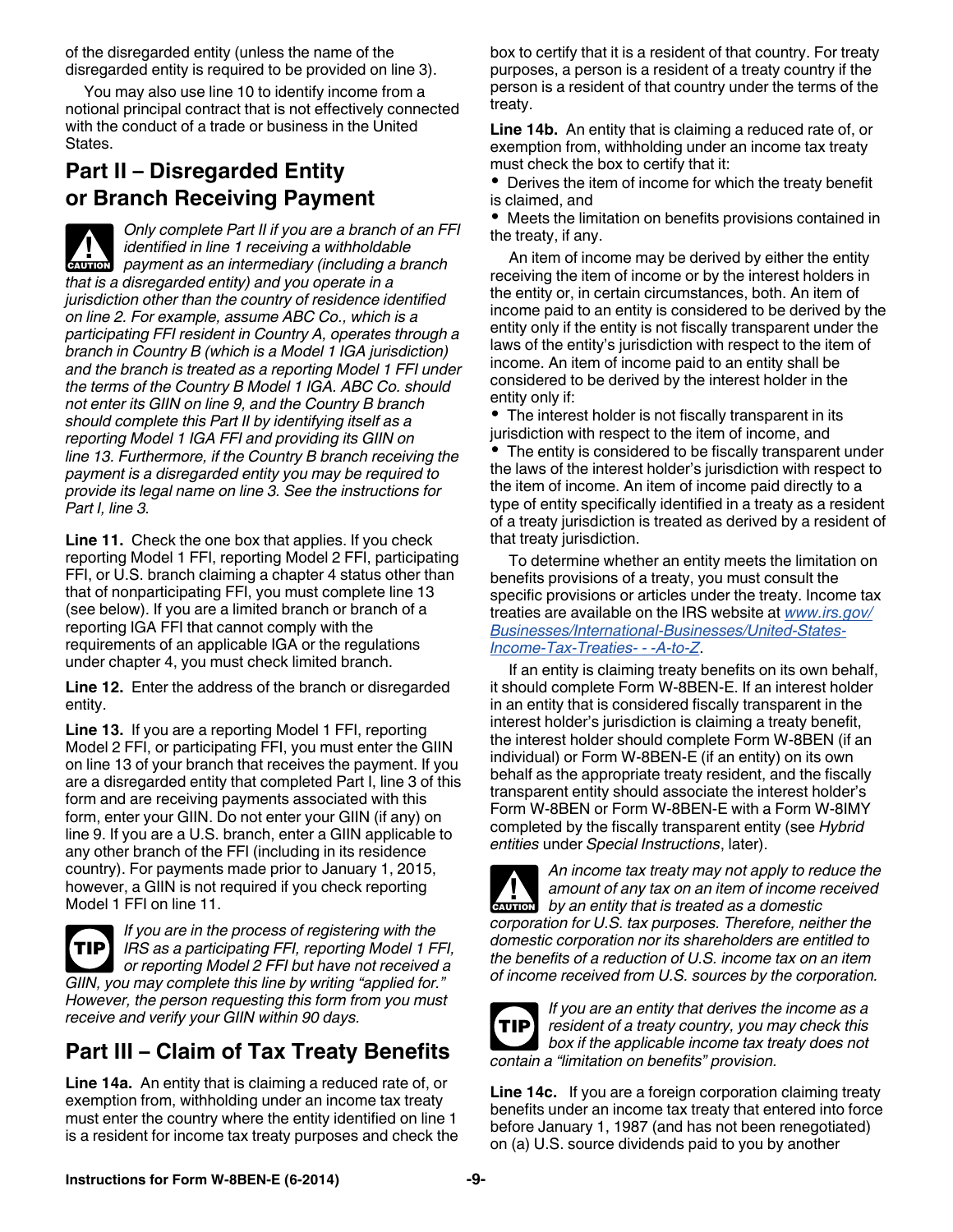foreign corporation or (b) U.S. source interest paid to you by a U.S. trade or business of another foreign corporation, you must generally be a "qualified resident" of a treaty country. See section 884 for the definition of interest paid by a U.S. trade or business of a foreign corporation ("branch interest") and other applicable rules.

In general, a foreign corporation is a qualified resident of a country if any of the following apply.

• It meets a 50% ownership and base erosion test.

• It is primarily and regularly traded on an established securities market in its country of residence or the United States.

• It carries on an active trade or business in its country of residence.

• It gets a ruling from the IRS that it is a qualified resident. See Regulations section 1.884-5 for the requirements that must be met to satisfy each of these tests.



*If you are claiming treaty benefits under an income tax treaty entered into force after*  **DECEMBER 31, 1986, do not check box 14c.**<br> **CAUTION** December 31, 1986, do not check box 14c. *Instead, check box 14b.*

**Line 15.** Line 15 must be used only if you are claiming treaty benefits that require that you meet conditions not covered by the representations you make in line 14. This line is generally not applicable to claiming treaty benefits under an interest or dividends (other than dividends subject to a preferential rate based on ownership) article of a treaty.

The following are examples of persons who should complete this line.

Exempt organizations claiming treaty benefits under the exempt organization articles of the treaties with Canada, Mexico, Germany, and the Netherlands.

Foreign corporations that are claiming a preferential rate applicable to dividends based on ownership of a specific percentage of stock in the entity paying the dividend.

• Persons claiming treaty benefits on royalties if the treaty contains different withholding rates for different types of royalties.

• Persons claiming treaty benefits under an "other income" treaty article.

# **Parts IV Through XXVIII – Certification of Chapter 4 Status**

You should complete only one part of Parts IV through XXVIII certifying to your chapter 4 status (if required, see the specific instructions for line 5). Identify which part (if any) you should complete by reference to the box you checked on line 5. An entity that selects nonparticipating FFI, participating FFI, registered deemed-compliant FFI, reporting Model 1 FFI, reporting Model 2 FFI, or direct reporting NFFE (other than a sponsored direct reporting NFFE) in line 5 is not required to complete any of the certifications in Parts IV through XXVIII.

**IGA.** In lieu of the certifications contained in Parts IV through XXVIII of Form W-8BEN-E, a reporting Model 1 FFI or reporting Model 2 FFI in certain cases may request alternate certifications to document its account holders pursuant to an applicable IGA or you may otherwise

provide an alternate certification to a withholding agent. See *Entities Providing Certifications Under an Applicable IGA* under *Special Instructions*, later.

*You are not required to complete a chapter 4 status certification if you are not the payee of a withholdable payment or an account holder holding an account with an FFI requesting this form. However, you are not required to provide a chapter 4 status if you are providing this form with respect to a preexisting entity account (as described in Regulations section 1.1471-1(b)(102)) prior to July 1, 2016 (or, if you are a prima facie FFI, prior to January 1, 2015).* **TIP**

# **Part IV – Sponsored FFI That Has Not Obtained a GIIN**

**Line 16.** Enter the name of the sponsoring entity that has agreed to fulfill the due diligence, reporting, and withholding obligations (as applicable) on behalf of the sponsored FFI identified in line 1. You must provide the sponsoring entity's GIIN on line 9a.

**Note.** A sponsored FFI is not required to have obtained its own GIIN before January 1, 2016.

**Line 17.** You must check the applicable box to certify that you are either a sponsored investment entity (you may provide this certification even if you are not an FFI solely because you are an investment entity) or sponsored controlled foreign corporation (within the meaning of section 957(a)) and that you satisfy the other relevant requirements for this status.

# **Part V – Certified Deemed-Compliant Nonregistering Local Bank**

**Line 18.** A certified deemed-compliant nonregistering local bank must check the box to certify that it meets all of the requirements for this certified deemed-compliant status.

# **Part VI – Certified Deemed-Compliant FFI with Only Low-Value Accounts**

**Line 19.** A certified deemed-compliant FFI with only low value accounts must check the box to certify that it satisfies all of the requirements for this certified deemed-compliant classification.

### **Part VII – Certified Deemed-Compliant Sponsored, Closely Held Investment Vehicle**

**Line 20.** Enter the name of your sponsoring entity that has agreed to fulfill the due diligence, reporting, and withholding obligations of the entity identified in line 1 as if the entity in line 1 were a participating FFI. You must also enter the GIIN of your sponsoring entity on line 9a.

**Line 21.** A sponsored, closely held investment vehicle must check the box to certify that it meets all of the requirements for this certified deemed-compliant status. For purposes of this certification, the requirement for a contractual relationship (referred to on line 21 of the form)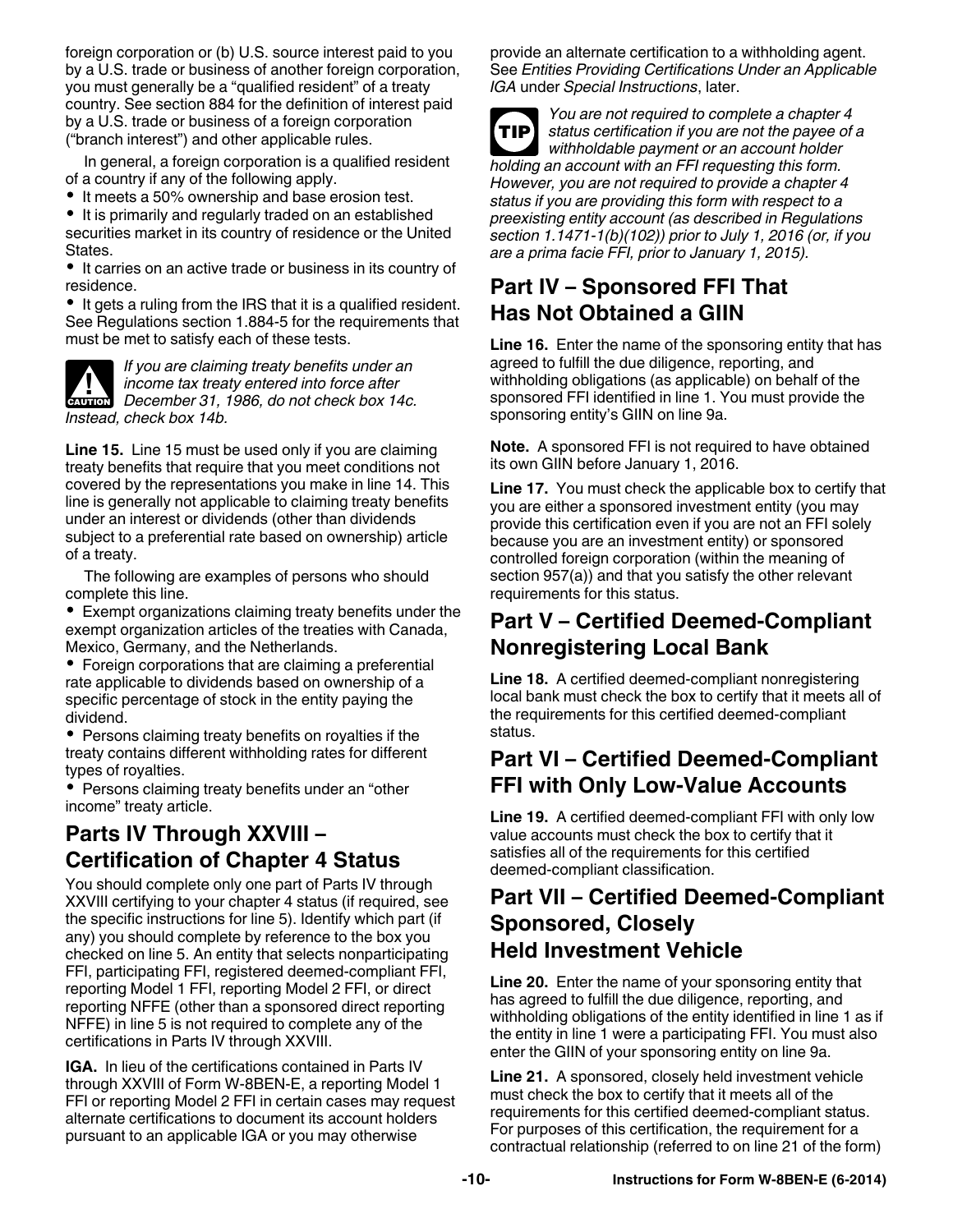means the requirements of Regulations section 1.1471-5(f)(2)(iii)(B).

# **Part VIII – Certified Deemed-Compliant Limited Life Debt Investment Company**

**Line 22.** A limited life debt investment entity must check the box to certify that it meets all of the requirements for this certified deemed-compliant status.

# **Part IX – Certified Deemed-Compliant Investment Advisors and Investment Managers**

**Line 23.** An investment advisor or investment manager must check the box to certify that it meets all of the requirements for this certified deemed-compliant status.

# **Part X – Owner-Documented FFI**

**Line 24a.** An owner-documented FFI must check the box to certify that it meets all of the requirements for this status and is providing this form to a U.S. financial institution, participating FFI, reporting Model 1 FFI, or reporting Model 2 FFI that agrees to act as a designated withholding agent with respect to the FFI identified on line 1. See Regulations section 1.1471-5(f)(3) for more information about an owner-documented FFI, including a designated withholding agent.



*Check either line 24b or line 24c. Do not check both boxes.*

**Line 24b.** Check the box to certify that you have provided or will provide the documentation set forth in the certifications, including the owner reporting statement described in this line 24b. If you check the box on line 24b, you should not check the box on line 24c.

**Line 24c.** Check the box to certify that you have provided or will provide the auditor's letter (in lieu of the information required by line 24b) that satisfies the requirements reflected on this line.

**Line 24d.** Check the box if you do not have any contingent beneficiaries or designated classes with unidentified beneficiaries. While this certification is not required, a Form W-8BEN-E provided by an owner-documented FFI will remain indefinitely valid for chapter 4 purposes absent a change in circumstances with respect to offshore obligations (as defined in Regulations section 1.6049-5(c)(1)) only if this certification is provided and the account balance of all accounts held by the owner-documented FFI with the withholding agent does not exceed \$1,000,000 on the later of June 30, 2014, or the last day of the calendar year in which the account was opened, and the last day of each subsequent calendar year preceding the payment, applying the aggregation principles of Regulations section 1.1471-5 $(b)(4)(iii)$ .

# **Part XI – Restricted Distributor**

**Line 25a.** A restricted distributor must check the box to certify that it meets all of the requirements for this status.

**Lines 25b and 25c.** Check the appropriate box to certify as to your status. Do not check both boxes.

*A restricted distributor may certify only with respect to an account it maintains in connection*  **with a distribution agreement with a restricted with a distribution agreement with a restricted** *fund described in this Part XI. A restricted distributor that, in connection with such a distribution agreement, receives a payment subject to chapter 3 withholding or a withholdable payment should complete Form W-8IMY and not this form except to the extent it holds interests in connection with such an agreement as a beneficial owner.*

# **Part XII – Nonreporting IGA FFI**

**Line 26.** Check the box to indicate that you are treated as a nonreporting IGA FFI under an applicable IGA, including an entity treated as a registered deemed-compliant FFI under an applicable IGA. You must identify the applicable IGA by entering the name of the jurisdiction that has the applicable IGA treated as in effect with the United States. You must also provide the withholding agent with the specific category of FFI described in Annex II of the IGA applicable to your status.

If you are an FFI treated as a registered deemed-compliant FFI under an applicable Model 2 IGA, you must also provide your GIIN in the space provided. The GIIN does not need to be provided on line 9a. See *[http://www.treasury.gov/resource-center/tax-policy/](http://www.treasury.gov/resource-center/tax-policy/treaties/Pages/FATCA-Archive.aspx) [treaties/Pages/FATCA-Archive.aspx](http://www.treasury.gov/resource-center/tax-policy/treaties/Pages/FATCA-Archive.aspx)* for a list of jurisdictions treated as having an IGA in effect for purposes of making this certification.

*If you are a sponsored FFI in a Model 1 IGA jurisdiction or other nonreporting FFI in a Model 1*  **IGA** jurisdiction or other nonreporting FFI in a Measurement of the *IGA* jurisdiction that is required to report an *account, you are currently not required to provide a GIIN in this Part XII. However, a future version of this form may require you to provide a GIIN.*

# **Part XIII – Foreign Government, Government of a U.S. Possession, or Foreign Central Bank of Issue**

**Line 27.** A foreign government, government of a U.S. possession, or foreign central bank of issue (each as defined in Regulations section 1.1471-6) must check the box and certify that it satisfies all of the requirements for this status (including that it does not engage in the type of commercial financial activities described on this line except to the extent permitted under Regulations section 1.1471-6(h)(2)).



*If you are a foreign government, government of a U.S. possession, or foreign central bank of issue, you should only complete this Form W-8BEN-E for payments for which you are not claiming the applicability of section(s) 115(2), 501(c), 892, 895, or 1443(b), otherwise you should use Form W-8EXP.*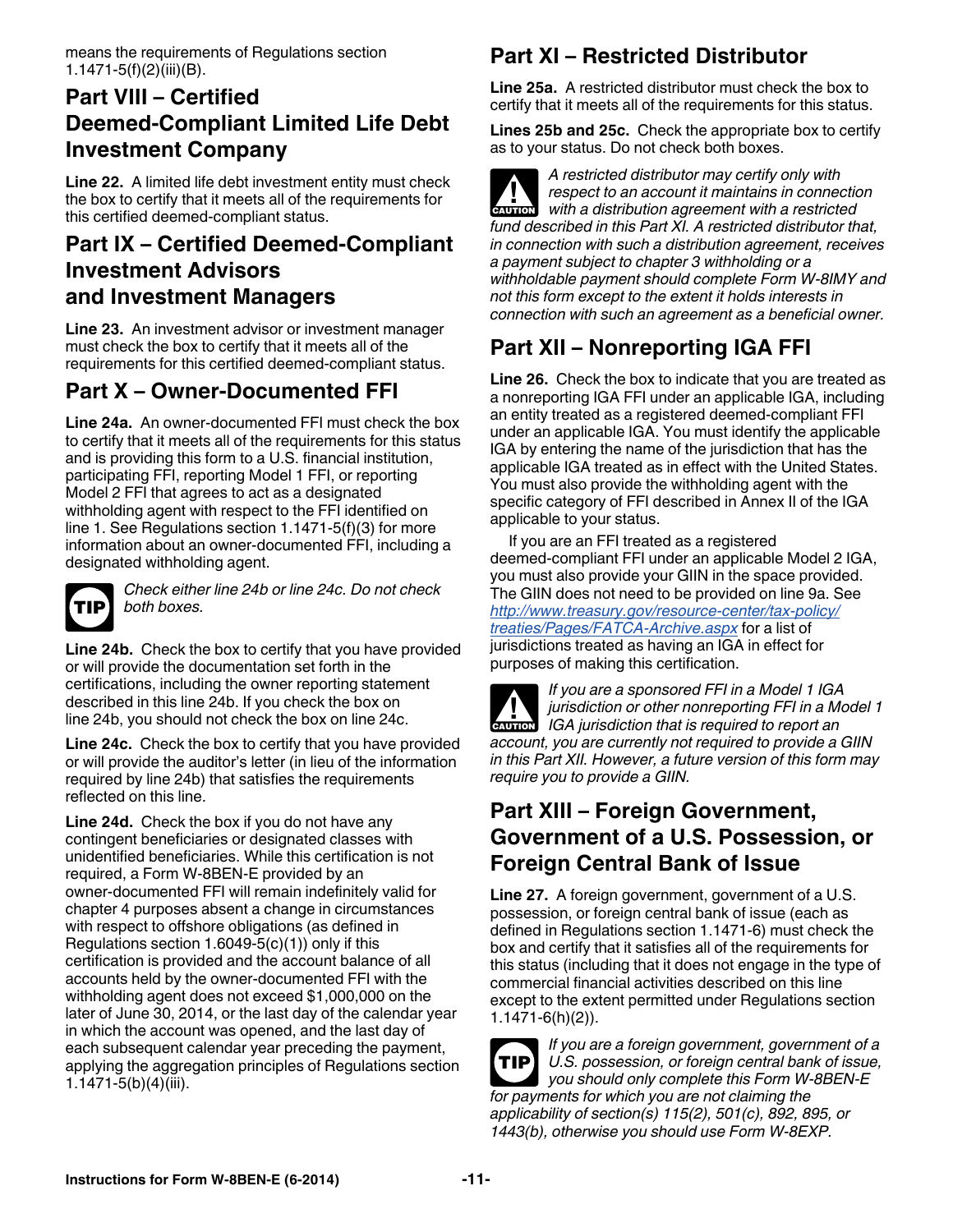# **Part XIV – International Organization**

**Line 28a.** Check this box to certify that you are an international organization described in section 7701(a) (18).



*If you are an entity that has been designated as an international organization by executive order (pursuant to 22 U.S.C. 288 through 288f), check box 28a. If you are claiming an exemption from* 

*withholding for purposes of chapter 3, however, use Form W-8EXP.*

**Line 28b.** If you are an international organization other than an international organization described in line 28a, check the box to certify that you satisfy all of the requirements for this status.

# **Part XV – Exempt Retirement Plans**

**Lines 29a, b, c, d, e, and f.** An exempt retirement plan must check the appropriate box to certify that it meets all of the requirements for this status.

# **Part XVI – Entity Wholly Owned by Exempt Beneficial Owners**

**Line 30.** An entity wholly owned by exempt beneficial owners must check the box to certify that it meets all of the requirements for this status. You must also provide the owner documentation described in this line establishing that each direct owner or debt holder of the entity is an exempt beneficial owner described in Regulations section 1.1471-6(b).

# **Part XVII – Territory Financial Institution**

**Line 31.** A territory financial institution must check the box to certify that it meets all of the requirements for this status.

# **Part XVIII – Excepted Nonfinancial Group Entity**

**Line 32.** An excepted nonfinancial group entity must check the box to certify that it meets all of the requirements for this status.

# **Part XIX – Excepted Nonfinancial Start-Up Company**

**Line 33.** An excepted nonfinancial start-up company must check the box to certify that it meets all of the requirements for this status. You must also provide the date you were formed or your board passed a resolution (or equivalent measure) approving a new line of business (which cannot be that of a financial institution or passive NFFE).

# **Part XX – Excepted Nonfinancial Entity in Liquidation or Bankruptcy**

**Line 34.** An excepted nonfinancial group entity in liquidation or bankruptcy must check the box to certify that it meets all of the requirements for this status. You must also provide the date that you filed a plan of liquidation, plan of reorganization, or bankruptcy petition.

# **Part XXI – 501(c) Organization**

**Line 35.** A section 501(c) organization must check the box and provide the date that the IRS issued the organization a determination letter or provide a copy of an opinion from U.S. counsel certifying that the organization qualifies as a section 501(c) organization (without regard to whether the organization is a foreign private foundation).



*If you are a section 501(c) organization claiming an exemption from withholding for purposes of chapter 3, however, use Form W-8EXP.*

# **Part XXII – Nonprofit Organization**

**Line 36.** A nonprofit organization (other than section 501(c) organizations) must check the box to certify that it meets all of the requirements for this status.

**IGA.** For an entity that is established and maintained in a jurisdiction that is treated as having in effect an IGA and that is described in Annex I as a nonprofit organization that is an Active NFFE, see *Entities Providing Certifications Under an Applicable IGA* under *Special Instructions*, later.

### **Part XXIII – Publicly Traded NFFE or NFFE Affiliate of a Publicly Traded Corporation**

**Line 37a.** A publicly traded NFFE must check the box to certify that you are not a financial institution and provide the name of a securities exchange on which the stock of the NFFE is publicly traded.

**Line 37b.** An NFFE that is a member of the same expanded affiliated group as a publicly traded U.S. or foreign entity must check this box, provide the name of the publicly traded entity, and identify the securities market on which the stock of the publicly traded entity is traded. See Regulations section  $1.1472-1(c)(1)(i)$  to determine if the stock of an entity is regularly traded on an established securities market (substituting the term "U.S. entity" for NFFE, as appropriate for purposes of testing whether an entity is publicly traded).

# **Part XXIV – Excepted Territory NFFE**

**Line 38.** An excepted territory NFFE must check the box to certify that it meets all of the requirements for this classification. See Regulations section 1.1472-1(c)(1)(iii) for the definition of an excepted territory NFFE.

# **Part XXV – Active NFFE**

**Line 39.** An active NFFE must check the box to certify that it meets all of the requirements for this status, including the assets and passive income test described in the certification for this part. For purposes of applying this test, passive income includes dividends, interest, rents, royalties, annuities, and certain other forms of passive income. See Regulations section 1.1472-1(c)(1)(iv)(A) for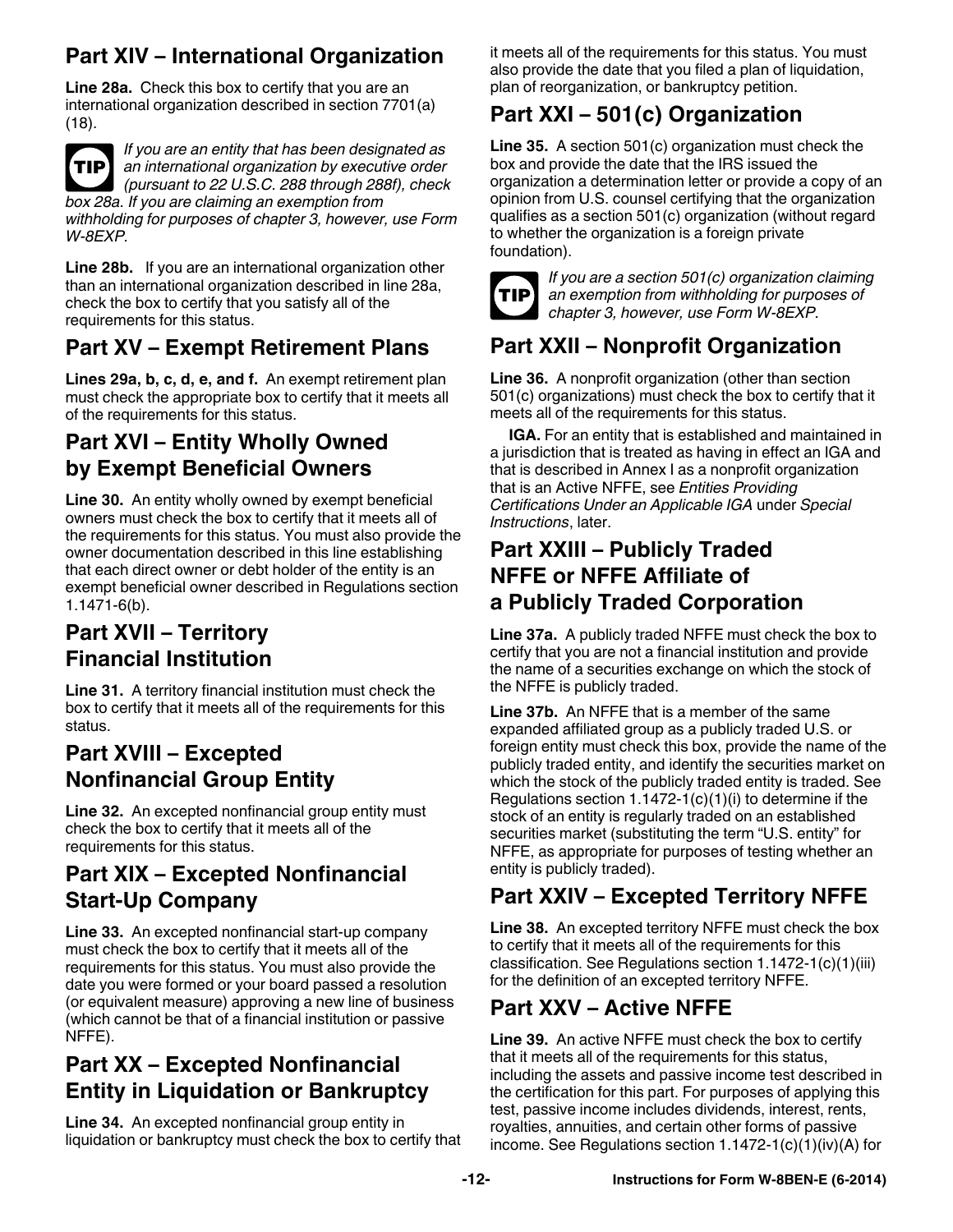additional detail for the definition of passive income. Also see Regulations section 1.1472-1(c)(1)(iv)(B) for exceptions from the definition of passive income for certain types of income.

# **Part XXVI – Passive NFFE**

**Line 40a.** A passive NFFE must check the box to certify that you are not a financial institution and are not certifying your status as a publicly traded NFFE, NFFE affiliate of a publicly traded company, excepted territory NFFE, active NFFE, direct reporting NFFE, or sponsored direct reporting NFFE.



*If you are an NFFE that may qualify as an active NFFE (or other NFFE described in another part of this form), you may still check line 40a and disclose your substantial U.S. owners or certify that you have no substantial U.S. owners (see instructions to lines 40b and 40c below).*

**Line 40b.** Check this box to certify that you have no substantial U.S. owners.

**Line 40c.** If you do not check the box and make the certification on line 40b, you must check this box 40c and complete Part XXX to identify each of your substantial U.S. owners and provide their name, address, and TIN.

### **Part XXVII – Excepted Inter-Affiliate FFI**

**Line 41.** An excepted inter-affiliate FFI must check the box to certify that it meets all of the requirements of this classification. This classification will only apply for an excepted inter-affiliate FFI that holds a deposit account described in the certification for this part and that is documenting itself to the financial institution that maintains the deposit account. You are not eligible for this classification if you receive or make withholdable payments to or from any person other than a member of your expanded affiliated group, other than the depository institution described in the previous sentence. See Regulations section 1.1471-5(e)(5)(iv) for all the requirements of this status.

# **Part XXVIII – Sponsored Direct Reporting NFFEs**

**Line 42.** A sponsored direct reporting NFFE must check the box to certify that it meets all of the requirements for this classification. You must also provide the name of your sponsoring entity in the space provided and provide your GIIN in line 9a (or, for payments prior to January 1, 2016, the GIIN of your sponsoring entity).

# **Part XXIX – Certification**

Form W-8BEN-E must be signed and dated by an authorized representative or officer of the beneficial owner, participating payee (for purposes of section 6050W), or account holder of an FFI requesting this form. An authorized representative or officer must check the box to certify that you have the legal capacity to sign for the entity identified on line 1 that is the beneficial owner of the income. If Form W-8BEN-E is completed by an agent

acting under a duly authorized power of attorney, the form must be accompanied by the power of attorney in proper form or a copy thereof specifically authorizing the agent to represent the principal in making, executing, and presenting the form. Form 2848, Power of Attorney and Declaration of Representative, may be used for this purpose. The agent, as well as the beneficial owner, payee, or account holder (as applicable), may incur liability for the penalties provided for an erroneous, false, or fraudulent form. By signing Form W-8BEN-E, the authorized representative, officer, or agent of the entity also agrees to provide a new form within 30 days following a change in circumstances affecting the correctness of the form.

**Broker transactions or barter exchanges.** Income from transactions with a broker or a barter exchange is subject to reporting rules and backup withholding unless Form W-8BEN-E or a substitute form is filed to notify the broker or barter exchange that you are an exempt foreign person. See certification described in the 4th bullet point.

You are an exempt foreign person for a calendar year in which:

You are a foreign corporation, partnership, estate, or trust; and

You are neither engaged, nor plan to be engaged during the year, in a U.S. trade or business that has effectively connected gains from transactions with a broker or barter exchange.

# **Part XXX - Substantial U.S. Owners of Passive NFFE**

If you identified yourself as a passive NFFE (including an investment entity that is a territory NFFE but is not an excepted territory NFFE under Regulations section 1.1472-1(c)) with one or more substantial U.S. owners in Part XXVI, you must identify each substantial U.S. owner. Provide the name, address, and TIN of each substantial U.S. owner in the relevant column. You may attach this information on a separate statement, which remains subject to the same perjury statement and other certifications made in Part XXIX.

# **Special Instructions**

#### **Hybrid Entities**

**Hybrid entity making a claim of treaty benefits.** If you are a hybrid entity making a claim for treaty benefits as a resident on your own behalf, you may do so as permitted under an applicable tax treaty. You should complete this Form W-8BEN-E to claim treaty benefits in the manner described earlier (see instructions for completing Part III). If you are a flow-through entity receiving a withholdable payment, you should also provide Form W-8IMY for the entity along with a withholding statement (if required) establishing the chapter 4 status of each of your partners or owners. If you are a disregarded entity claiming treaty benefits, your single owner should provide Form W-8BEN-E or Form W-8BEN (as applicable) to the withholding agent along with this form. You may use line 10 to inform the withholding agent to associate the two forms.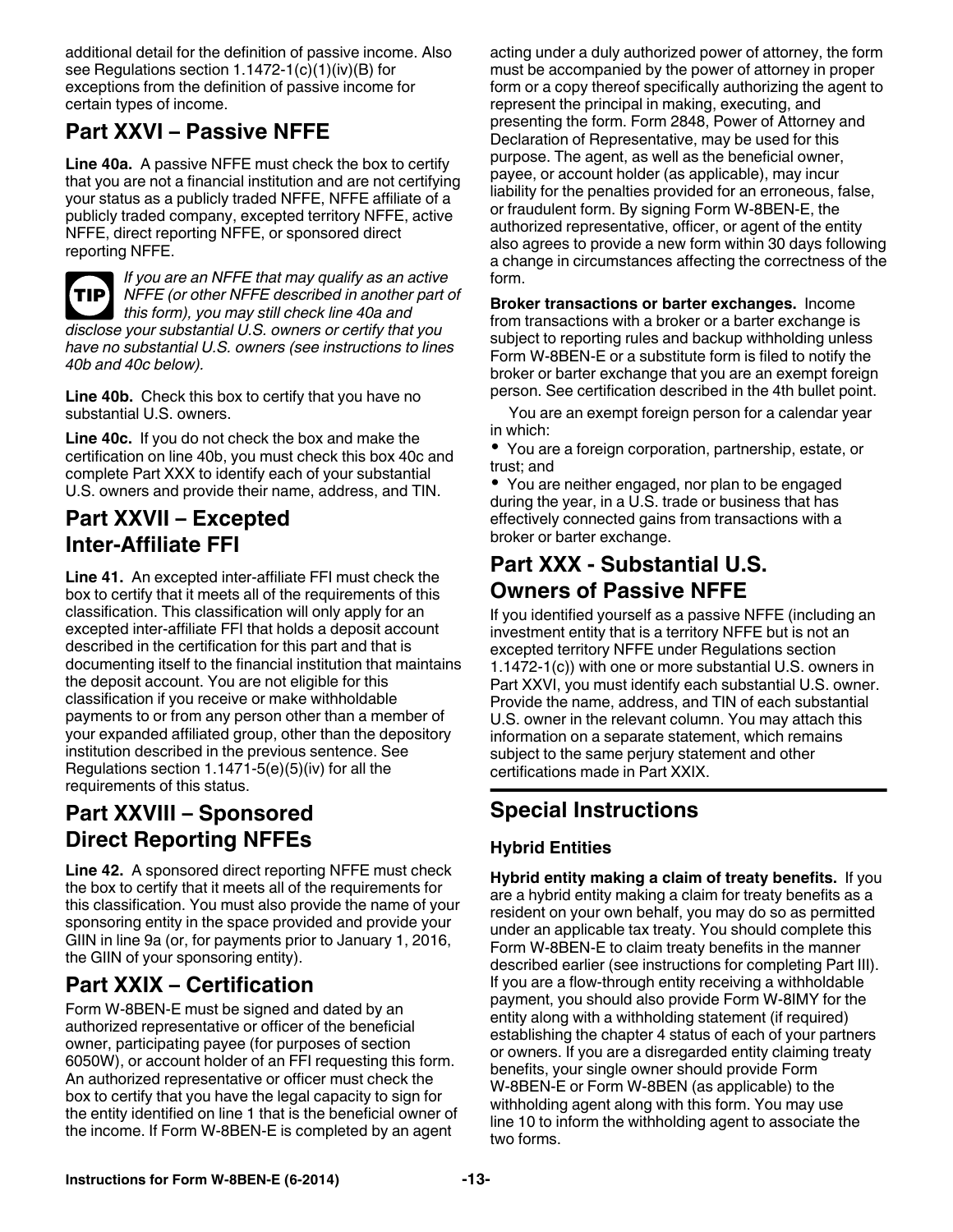

*later.*

*A disregarded entity that is treated as a reporting Model 1 FFI or reporting Model 2 FFI that is also*  **A Model 1 FFI or reporting Model 2 FFI that is also<br>
<b>ENUTION** a hybrid entity making a claim of treaty benefits *should follow the special instructions for disregarded entities claiming treaty benefits in an IGA jurisdiction,* 

**Line 1.** Enter your legal name (determined by reference to your legal identity in your country of incorporation or organization).

**Line 2.** Enter the country under whose laws you are created, organized, or governed.

**Line 3.** Leave this line blank. For purposes of completing this form as a hybrid entity making a treaty claim (including a disregarded entity), you are treated as the beneficial owner and should be identified in line 1.

**Line 4.** Check the box that applies among disregarded entity, partnership, grantor trust, or simple trust. You must also check the box indicating that you are a hybrid making a treaty claim and complete Part III.

**Line 5.** Do not complete line 5.

**Lines 6 and 7.** Complete lines 6 and 7 as provided in the specific instructions earlier.

**Line 8.** Complete line 8 in accordance with the specific instructions for line 8, earlier.

**Line 9b.** If your country of residence for tax purposes has issued you a tax identifying number, enter it here. Do not enter the tax identifying number of your owner(s).

**Line 10.** This reference line is used to associate this Form W-8BEN-E with another applicable withholding certificate or other documentation provided for purposes of chapter 4. For example, if you are a partnership making a treaty claim, you may want to provide information for the withholding agent to associate this Form W-8BEN-E with the Form W-8IMY and owner documentation you provide for purposes of establishing the chapter 4 status of your owner(s).

#### **Parts III & XXIX**

You must complete Parts III and XXIX in accordance with the specific instructions above. Complete Part II if applicable.

#### **Reverse Hybrid Entities**

A foreign reverse hybrid entity should only file a Form W-8BEN-E for payments for which it is not claiming treaty benefits on behalf of its owners and must provide a chapter 4 status when it is receiving a withholdable payment. A foreign reverse hybrid entity claiming treaty benefits on behalf of its owners should provide the withholding agent with Form W-8IMY (including its chapter 4 status when receiving a withholdable payment) along with a withholding statement and Forms W-8BEN or W-8BEN-E (or documentary evidence to the extent permitted) on behalf of each of its owners claiming treaty benefits. See Form W-8IMY and accompanying instructions for more information.

#### **Entities Providing Certifications Under an Applicable IGA**

A withholding agent that is an FFI may provide you with a chapter 4 status certification other than as shown in Parts IX through XXVIII in order to satisfy its due diligence requirements under an applicable IGA. In such a case, you may attach the alternative certification to this Form W-8BEN-E in lieu of completing a certification otherwise required in Parts IV through XXVIII provided that you: 1) determine that the certification accurately reflects your status for chapter 4 purposes or under an applicable IGA; and 2) the withholding agent provides a written statement to you that it has provided the certification to meet its due diligence requirements as a participating FFI or registered deemed-compliant FFI under an applicable IGA.

You may also provide with this form an applicable IGA certification if you are determining your chapter 4 status under the definitions provided in an applicable IGA and your certification identifies the jurisdiction that is treated as having an IGA in effect and describes your status as an NFFE or FFI in accordance with the applicable IGA. However, if you determine your status under an applicable IGA as an NFFE, you must still determine if you are an excepted NFFE under the Regulations in order to complete this form. Additionally, you are required to comply with the conditions of your status under the law of the IGA jurisdiction if you are determining your status under an applicable IGA. If you cannot provide the certifications in Parts IV through XXVIII, do not check a box in line 5. However, if you determine your status under the definitions of the IGA and can certify to a chapter 4 status included on this form, you do not need to provide the certifications described in this paragraph unless required by the withholding agent or FFI to whom you are providing this form.

Any certifications provided under an applicable IGA remain subject to the penalty of perjury statement and other certifications made in Part XXIX.

#### **Entities Providing Alternate Certifications Under Regulations**

If you qualify for a chapter 4 status that is not shown in Part I, line 5, of this form, you may attach applicable certifications for such status from any other Form W-8 on which the relevant certifications appear. If the applicable certifications do not appear on any Form W-8 (if, for example, new regulations provide for an additional chapter 4 status and this form has not been updated to incorporate the status) then you may provide an attachment certifying that you qualify for the applicable status described in a particular Regulations section in lieu of checking a box in Part I, line 5, and providing any chapter 4 status certifications included on this form. Include a citation to the applicable provision in the Regulations. Any such attached certification becomes an integral part of this Form W-8BEN-E and is subject to the penalty of perjury statement and other certifications made in Part XXIX.